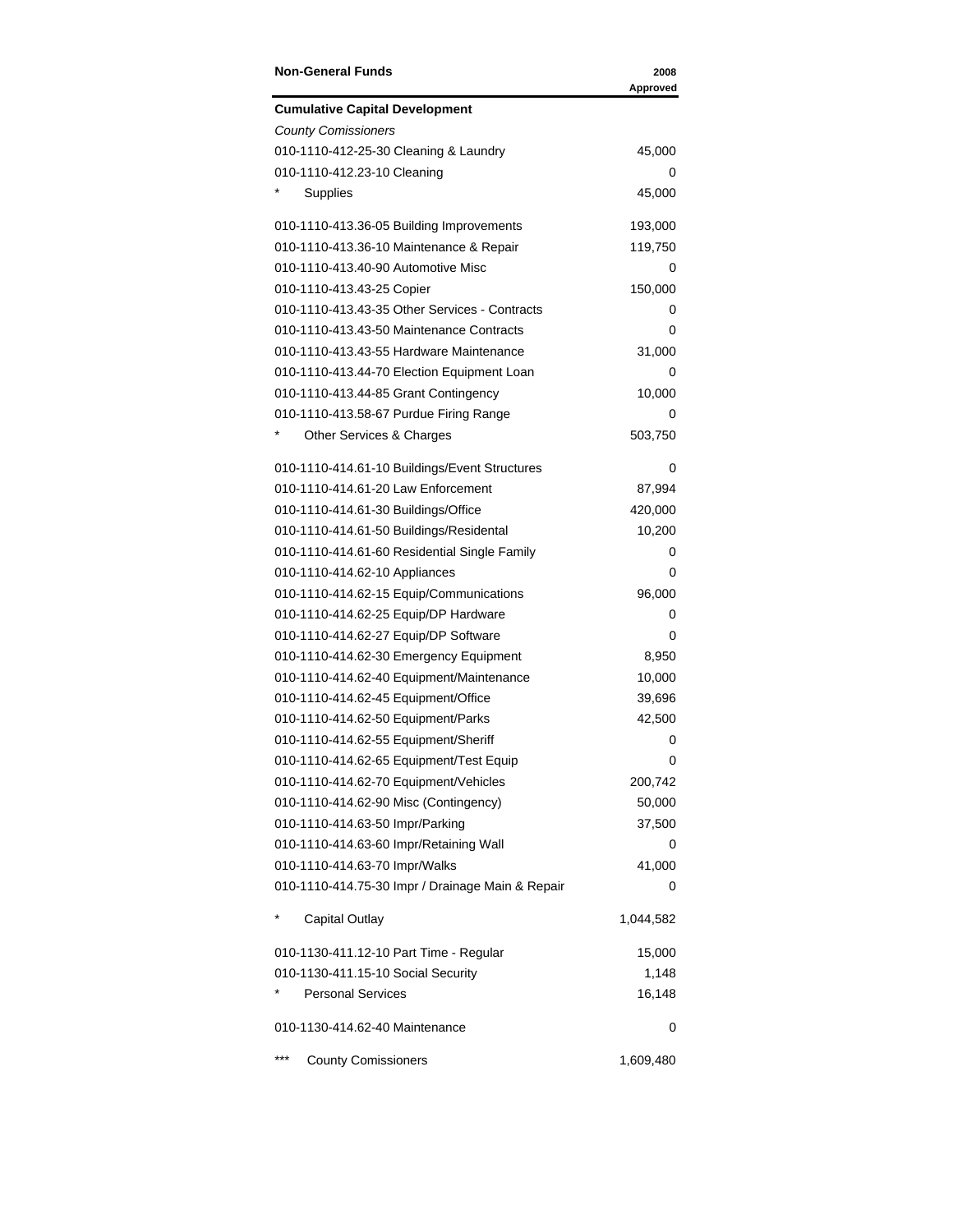| <b>Non-General Funds</b>                 | 2008<br>Approved |
|------------------------------------------|------------------|
| <b>MITS</b>                              |                  |
| 010-1410-411.11-10 Full Time Employee    | 122,261          |
| 010-1410-411.13-10 Overtime              | 0                |
| 010-1410-411.15-10 Social Security       | 9,353            |
| 010-1410-411.16-10 PERF                  | 7,947            |
| 010-9410-411.17-10 Health                | 25,380           |
| 010-9410-411.17-20 Long Term Disability  | 396              |
| 010-9410-411.17-30 Life                  | 274              |
| 010-9410-411.17-50 Workers Compensation  | 4,843            |
| 010-9410-411.17-60 Flex                  | 0                |
| <b>Personal Services</b>                 | 170,454          |
| 010-1410-413.30-60 Software              | 302,186          |
| 010-1410-413.36-70 Telephone Equip Maint | 25,000           |
| 010-1410-413.37-35 Internet Access       | 0                |
| 010-1410-413.43-35 Consultant            | 82,500           |
| 010-1410-413.43-55 Hardware Maintenance  | 75,000           |
| Other Services & Charges                 | 484,686          |
| 010-1410-414.62-15 Communications        | 142,500          |
| 010-1410-414.62-25 Data Process-Hardware | 85,000           |
| 010-1410-414.62-27 Data Process-Software | 10,519           |
| 010-1410-414.62-45 Office                | Ω                |
| 010-1410-414.62-90 Equipment/Misc        | 0                |
| Capital Outlay                           | 238,019          |
| $***$<br><b>MITS</b>                     | 893,159          |
| ****<br><b>Total Cumulative Cap Dev</b>  | 2,502,639        |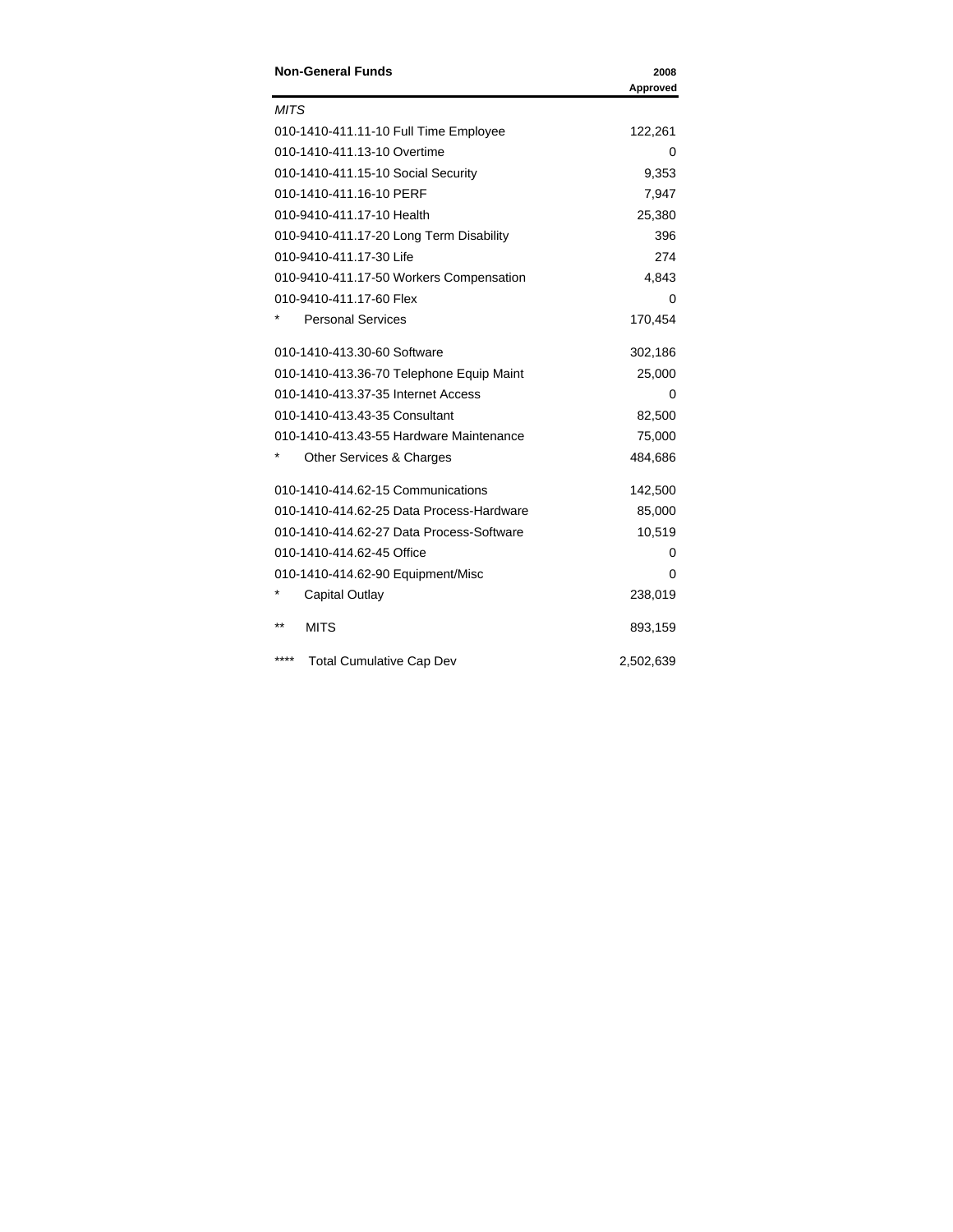| <b>Non-General Funds</b>                       | 2008<br>Approved |
|------------------------------------------------|------------------|
| <b>Cumulative Bridge</b>                       |                  |
| 011-8161-413.30-90 Miscellaneous               | 0                |
| Other Services & Charges                       | 0                |
| 011-8161-431.11-10 Full Time Employee          | 187,924          |
| 011-8161-431.12-10 Part Time - Regular         | 30,210           |
| 011-8161-431.12-20 Part Time - Other           | 51,802           |
| 011-8161-431.13-10 Overtime                    | 12,635           |
| 011-8161-431.15-10 Social Security             | 21,617           |
| 011-8161-431.16-10 PERF                        | 13,037           |
| 011-9410-411.17-10 Health                      | 44,300           |
| 011-9410-411.17-20 Long Term Disability        | 660              |
| 011-9410-411.17-30 Life Insurance              | 465              |
| 011-9410-411.17-40 Unemployment                | 1,500            |
| 011-9410-411.17-50 Workers Compensation        | 11,465           |
| 011-9410-411.17-60 Flex                        | 0                |
| 011-8161-431.18-10 PIK Wash                    | 0                |
| 011-8161-431.19-20 Highway Time                | 45,000           |
| <b>Total Personal Services</b>                 | 420,615          |
| 011-8161-432.20-10 Office Supplies             | 3,000            |
| 011-8161-432.20-60 Operating                   | 1,500            |
| 011-8161-432.20-70 Repair & Maintenance        | 1,000            |
| 011-8161-432.20-90 Miscellaneous               | 1,500            |
| 011-8161-432.24-55 Materials                   | 400,000          |
| 011-8161-432.24-56 Materials/Pipes/Culvert     | 50,000           |
| 011-8161-432.25-10 Clothing Allowance          | 500              |
| <b>Total Supplies</b>                          | 457,500          |
| 011-8161-433.30-05 Dues & Subscriptions        | 200              |
| 011-8161-433.30-10 Mileage Reimbursement       | 100              |
| 011-8161-433.30-20 Postage                     | 200              |
| 011-8161-433.30-25 Advertising                 | 500              |
| 011-8161-433.30-30 Blueprinting/Photo          | 200              |
| 011-8161-433.30-80 Current Charges             | 150,000          |
| 011-8161-433.30-90 Miscellaneous               | 1,000            |
| 011-8161-433.32-10 Travel                      | 1,200            |
| 011-8161-433.36-20 Repairs Maintenance Svc     | 20,000           |
| 011-8161-433.36-30 Maintenance Rent/Lease      | 80,000           |
| 011-8161-433.37-15 Utilities - Bridge Lighting | 6,200            |
| 011-8161-433.38-20 Liability                   | 4,848            |
| 011-8161-433.42-11 Legal Professional          | 2,500            |
| 011-8161-433.42-20 Engineering                 | 40,000           |
| 011-8161-433.42-21 Bridge Inspect/Re-inspect   | 100,000          |
| 011-8161-433.43-50 Maintenance                 | 50,000           |
| 011-8161-433.43-53 Guardrail Rehabilitation    | 100,000          |
| 011-8161-433.56-90 Miscellaneous               |                  |
| <b>Total Other Services &amp; Charges</b>      | 556,948          |
| 011-8161-434.62-90 Miscellaneous               | 500,000          |
| <b>Capital Outlay</b>                          | 500,000          |
| $***$<br>Repair & Maintenance                  | 1,935,063        |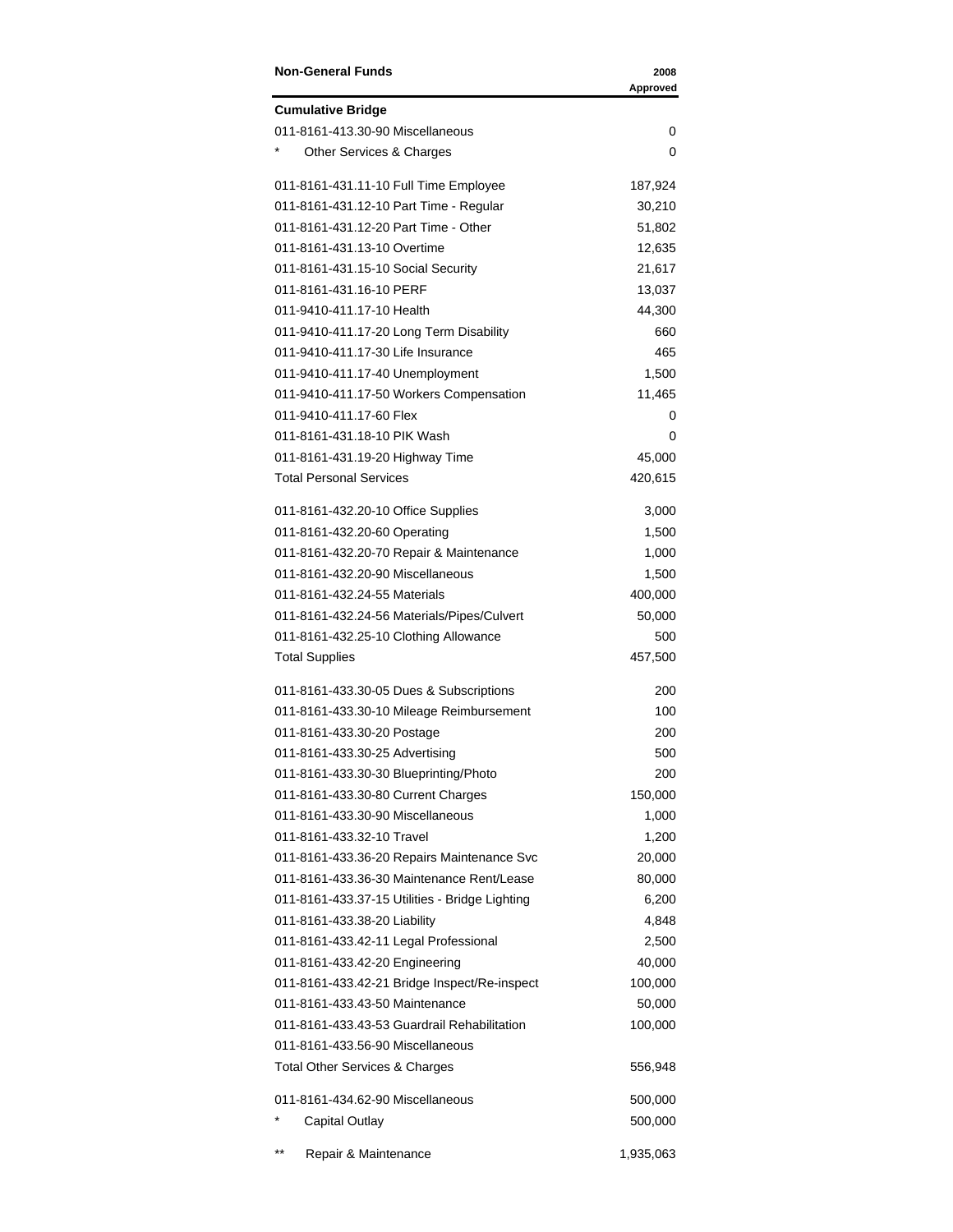| <b>Non-General Funds</b>                   | 2008<br>Approved |
|--------------------------------------------|------------------|
|                                            |                  |
| 011-8162-433.50-05 Rehab. Repair           | 0                |
| 011-8162-433.50-10 Culverts                | 0                |
| 011-8162-433.55-05 R/W                     | 0                |
| Other Services & Charges                   | 0                |
| 011-8162-434.65-05 Infrastructure ROW      | 25,000           |
| 011-8162-434.66-05 Rehabilitation Bridges  | 1,100,000        |
| 011-8162-434.66-10 Infrastructure Bridges  | 1,300,000        |
| 011-8162-434.66-15 Miscellaneous Bridges   | 1,000,000        |
| 011-8162-434.68-05 Rehabilitation Culverts | 1,000,000        |
| 011-8162-434.68-06 Repairs Culverts        | 100,000          |
| 011-8162-434.68-10 Infrastructure Culverts | 500,000          |
| 011-8162-434.68-15 Drains & Misc. Culverts | 1,000,000        |
| Capital Outlay                             | 6,025,000        |
| **<br>Const/Recon Cap Outlay               | 6,025,000        |
| ***<br><b>Total Cumulative Bridge</b>      | 7.960.063        |

### **Jail Lease 2023**

| 020-0110-493.44-20 Jail Lease | 1,100,000 |
|-------------------------------|-----------|
|                               |           |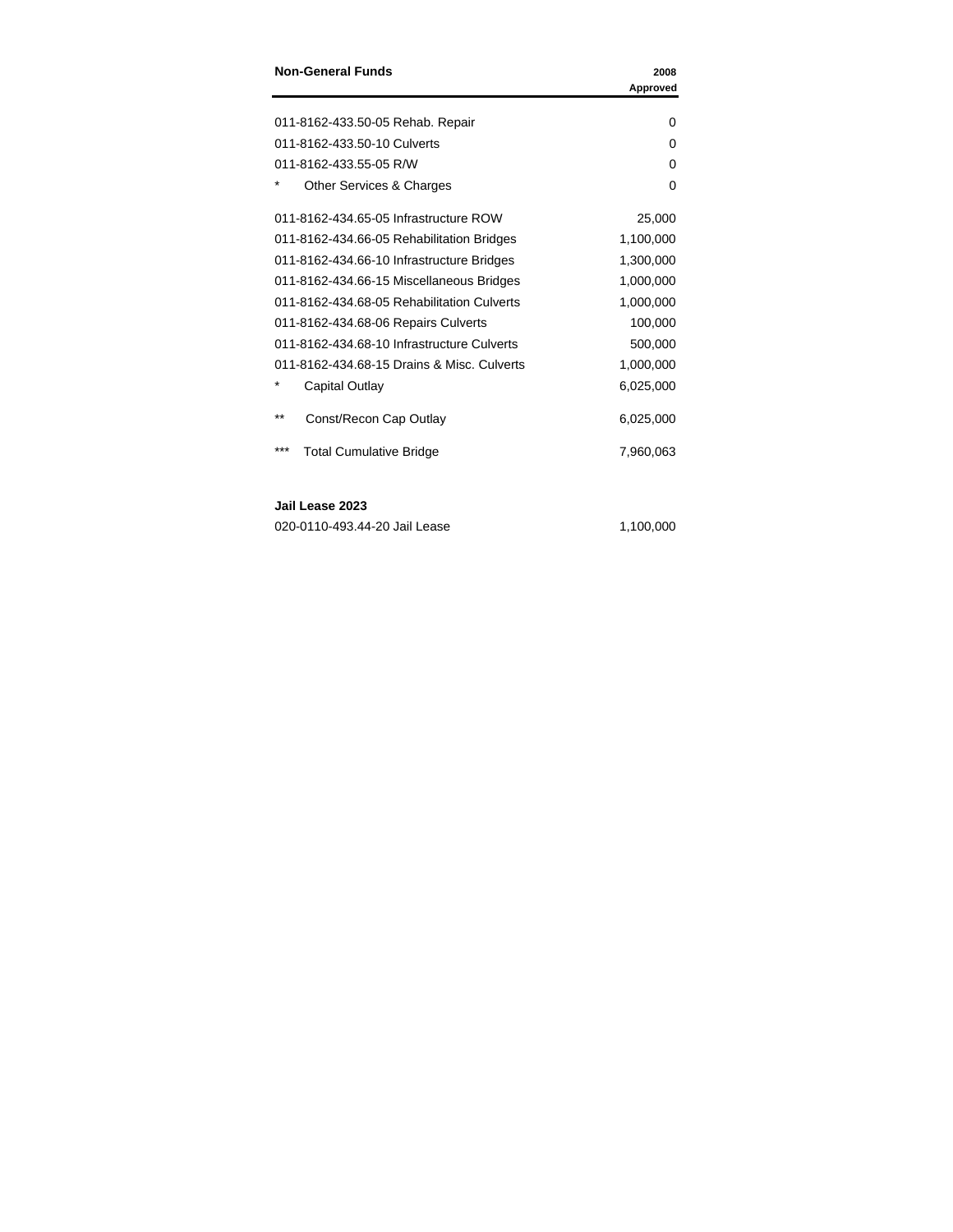| <b>Non-General Funds</b>                  | 2008<br>Approved |
|-------------------------------------------|------------------|
| <b>Highway</b>                            |                  |
| 101-8059-431.10-30 Appointed Official     | 141,062          |
| 101-8059-431.11-10 Full Time Employee     | 207,566          |
| 101-8059-431.12-20 Part Time - Other      | 9,750            |
| 101-8059-431.13-10 Overtime               | 9,001            |
| <b>Personal Services</b>                  | 367,379          |
| 101-8060-431.10-30 Appointed Official     | 59,083           |
| 101-8060-431.11-10 Full Time Employee     | 158,055          |
| 101-8060-431.13-10 Overtime               | 7,690            |
| 101-8060-431.15-10 Social Security        | 0                |
| 101-8060-431.16-10 PERF                   | 0                |
| 101-8060-431.17-10 Health                 | 0                |
| 101-8060-431.17-20 Long Term Disability   | 0                |
| 101-8060-431.17-30 Life Insurance         | 0                |
| 101-8060-431.18-10 PIK Wash               | 0                |
| <b>Personal Services</b>                  | 224,828          |
| 101-8060-432.20-10 Office Supplies        | 3,000            |
| 101-8060-432.20-45 Computer               | 800              |
| Supplies                                  | 3,800            |
| 101-8060-433.30-10 Mileage Reimbursement  | 100              |
| 101-8060-433.30-20 Postage                | 500              |
| 101-8060-433.30-25 Advertising            | 600              |
| 101-8060-433.30-30 Blueprinting/Photo     | 350              |
| 101-8060-433.30-45 Drug & Alcohol Testing | 2,000            |
| 101-8060-433.32-10 Travel                 | 400              |
| 101-8060-433.36-38 Legal Services         | 0                |
| 101-8060-433.43-80 Service-Office Equip   | 2,000            |
| Other Services & Charges                  | 5,950            |
| ** Administration                         | 234,578          |
| 101-8061-431.11-10 Full Time Employee     | 1,111,570        |
| 101-8061-431.12-10 Part Time - Regular    | 0                |
| 101-8061-431.12-20 Part Time - Other      | 137,600          |
| 101-8061-431.13-10 Overtime               | 120,993          |
| 101-8061-431.15-10 Social Security        | 0                |
| 101-8061-431.16-10 PERF                   | 0                |
| 101-8061-431.17-10 Health                 | 0                |
| 101-8061-431.17-20 Long Term Disability   | 0                |
| 101-8061-431.17-30 Life Insurance         | 0                |
| 101-8061-431.17-60 Flex                   | 0                |
| 101-8061-431.19-10 Eng Time/Cum Bridge    | 45,000           |
| <b>Personal Services</b>                  | 1,415,163        |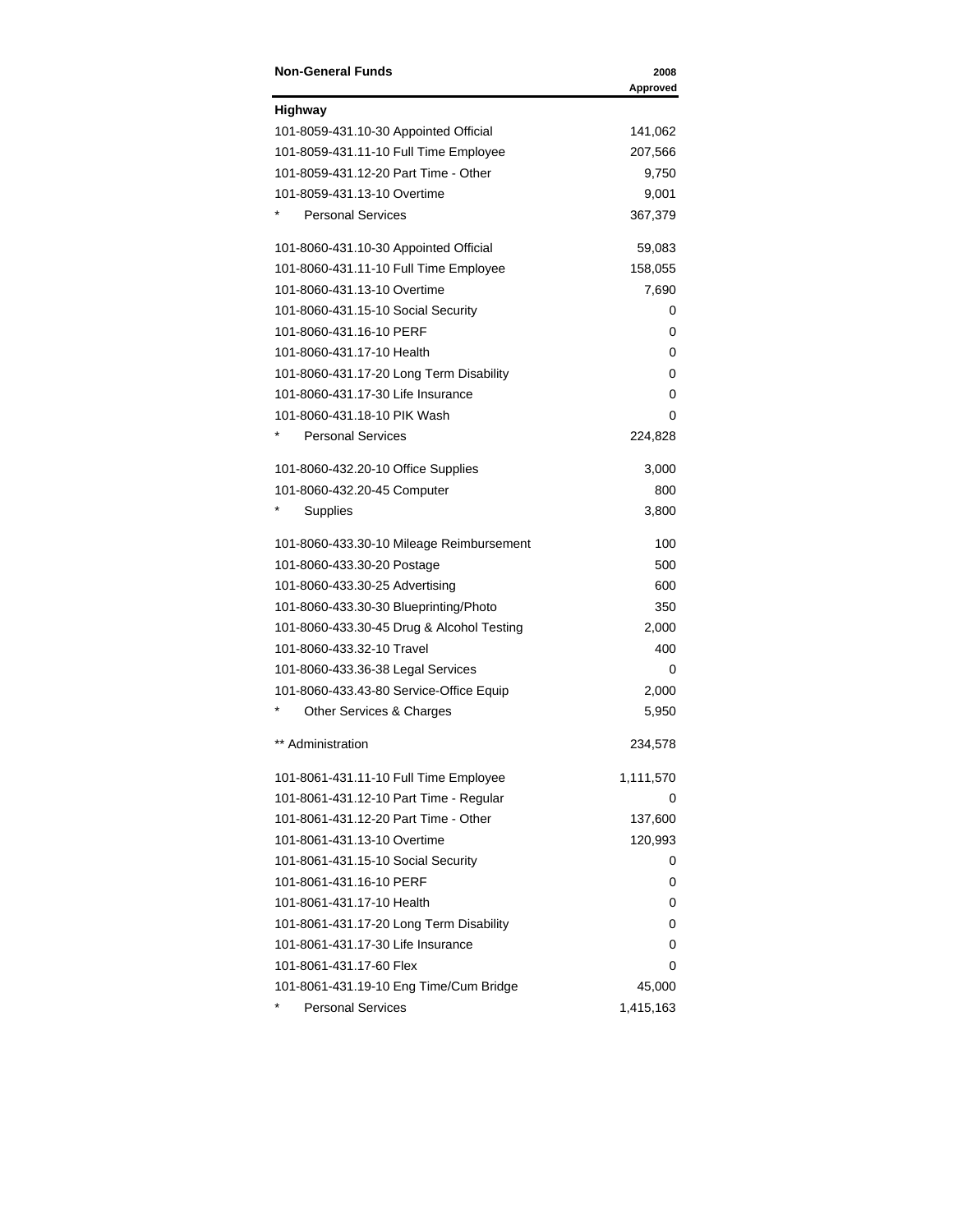| <b>Non-General Funds</b>                        | 2008<br>Approved |
|-------------------------------------------------|------------------|
| 101-8061-432.22-41 Parts-Cars/Vans/Pick Ups     | 0                |
| 101-8061-432.22-50 Inv/Supply/Tools             | 130,000          |
| 101-8061-432.22-60 Tires                        | 30,000           |
| 101-8061-432.23-40 Parts                        | 200              |
| 101-8061-432.23-60 Hardware & Tools             | 0                |
| 101-8061-432.24-20 Adopt-a-Road                 | 300              |
| 101-8061-432.24-40 Salt & Sand                  | 60,000           |
| 101-8061-432.24-50 Stone & Gravel               | 70,000           |
| 101-8061-432.24-54 Materials for Garage Repairs | 5,000            |
| 101-8061-432.24-55 Materials                    | 30,000           |
| 101-8061-432.24-60 Materials/Dust Control       | 0                |
| 101-8061-432.24-70 Materials-Bituminous+Oil     | 30,000           |
| 101-8061-432.24-85 Other Supplies               | 6,000            |
| Supplies                                        | 361,500          |
| 101-8061-433.36-36 Engineering Svcs             | 0                |
| 101-8061-433.42-60 Property/Drainage Tax        | 3,000            |
| 101-8061-433.51-20 Machinery & Equipment        | 3,500            |
| 101-8061-433.51-40 Snow & Ice Removal           | 1,000            |
| 101-8061-433.51-90 Miscellaneous                | 1,000            |
| Other Services & Charges                        | 8,500            |
| $***$<br>Repair & Maintenance                   | 1,785,163        |
| 101-8062-434.67-10 Roads/Infrastructure         | 0                |
| <b>Construction &amp; Reconstruction Total</b>  | 0                |
| 101-8063-431.11-10 Full Time Employee           | 187,651          |
| 101-8063-431.12-20 Part Time - Other            | 0                |
| 101-8063-431.13-10 Overtime                     | 18,747           |
| 101-8063-431.15-10 Social Security              | 171,912          |
| 101-8063-431.16-10 PERF                         | 146,069          |
| 101-8063-431.17-10 Health                       | 0                |
| 101-8063-431.17-20 Long Term Disability         | 0                |
| 101-8063-431.17-30 Life Insurance               | 0                |
| 101-8063-431.17-40 Unemployment                 | 0                |
| 101-8063-431.17-50 Workers Compensation         | 0                |
| 101-8063-431.18-10 PIK Wash                     | 0                |
| <b>Personal Services</b>                        | 524,379          |
| 101-8063-432.22-20 Gas & Oil                    | 300,000          |
| 101-8063-432.22-65 Maintainer Blades            | 20,000           |
| 101-8063-432.25-10 Uniforms & Clothing          | 15,350           |
| Supplies                                        | 335,350          |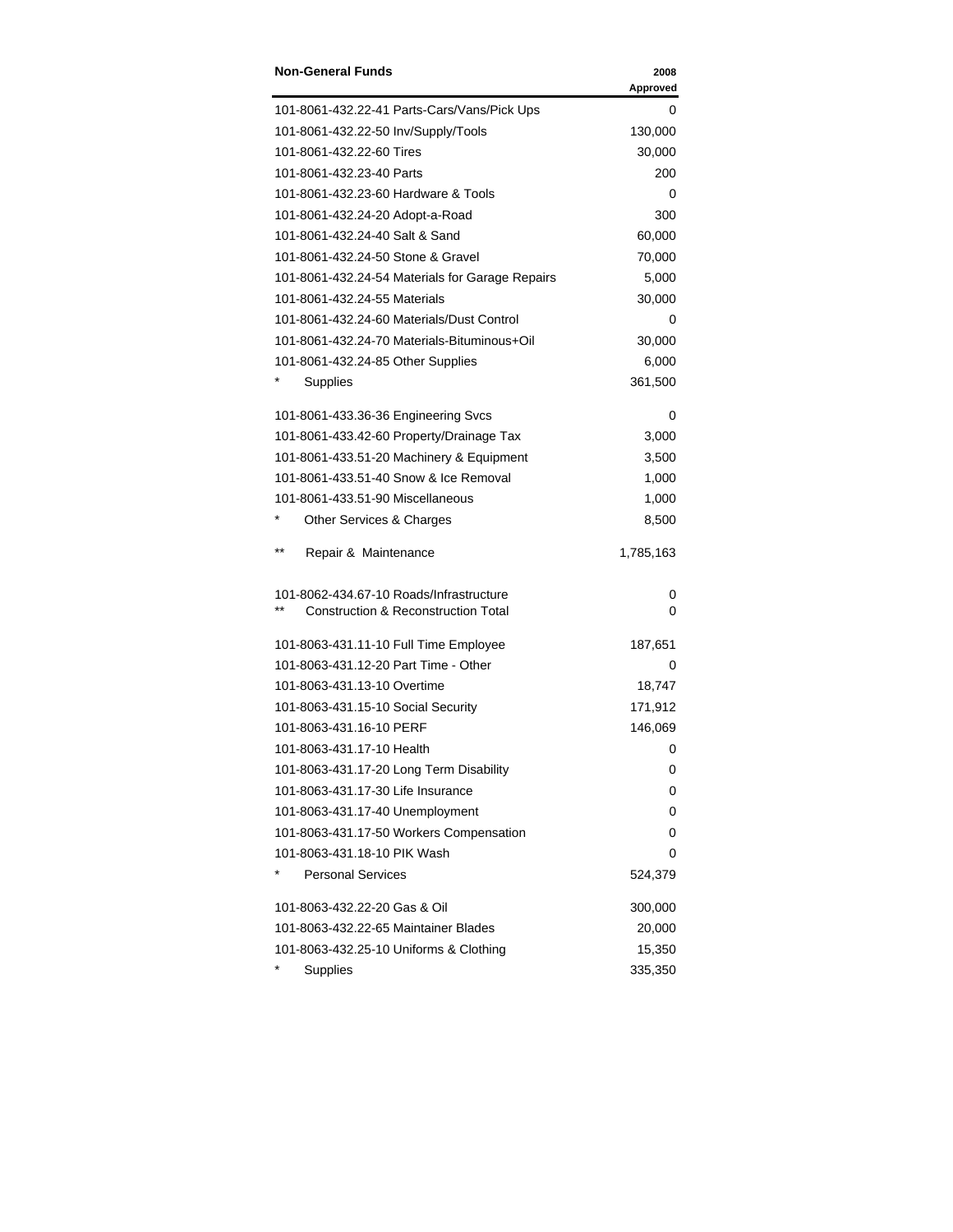| <b>Non-General Funds</b>                   | 2008<br>Approved |
|--------------------------------------------|------------------|
| 101-8063-433.30-05 Dues & Subscriptions    | 250              |
| 101-8063-433.30-90 Miscellaneous           | 5,000            |
| 101-8063-433.32-10 Travel & Training       | 1,400            |
| 101-8063-433.36-20 Repairs Maintenance Svc | 15,000           |
| 101-8063-433.37-20 Telephone               | 0                |
| 101-8063-433.37-70 Trash & Tire Removal    | 4,700            |
| 101-8063-433.37-90 Misc Utilities          | 40,000           |
| 101-8063-433.38-20 Liability               | 47,008           |
| 101-8063-433.38-30 Property                | 884              |
| 101-8063-433.38-40 Vehicle                 | 78,423           |
| 101-8063-433.40-06 Car & Van Maintenance   | 5,000            |
| 101-8063-433.40-07 Repairs-Svc. Equip      | 30,000           |
| 101-8063-433.40-40 Tires                   | 4,000            |
| 101-8063-433.43-85 Service-Radio Equip     | 2,500            |
| 101-8063-433.56-90 Miscellaneous           | 0                |
| Other Services & Charges                   | 234,165          |
| 101-8063-434.61-45 Highway                 | 20,000           |
| 101-8063-434.62-25 Data Processing         | 1,500            |
| 101-8063-434.62-80 Garage                  | 5,000            |
| 101-8063-434.62-90 Equip - Miscellaneous   | 325,000          |
| <b>Capital Outlay</b>                      | 351,500          |
| $***$<br>General & Undistributed           | 1,445,394        |
| 101-8064-431.12-20 Part Time - Other       | 20,475           |
| TCOB - Intern                              | 20,475           |
| 101-9410-411.17-10 Health                  | 469,580          |
| 101-9410-411.17-20 Long Term Disability    | 6,990            |
| 101-9410-411.17-30 Life                    | 4,834            |
| 101-9410-411.17-40 Unemployment            | 3,200            |
| 101-9410-411.17-50 Workers Compensation    | 75,696           |
| 101-9410-411.17-60 Flex                    | 0                |
| Employee Insurance                         | 560,300          |
| County Highway                             | 4,413,289        |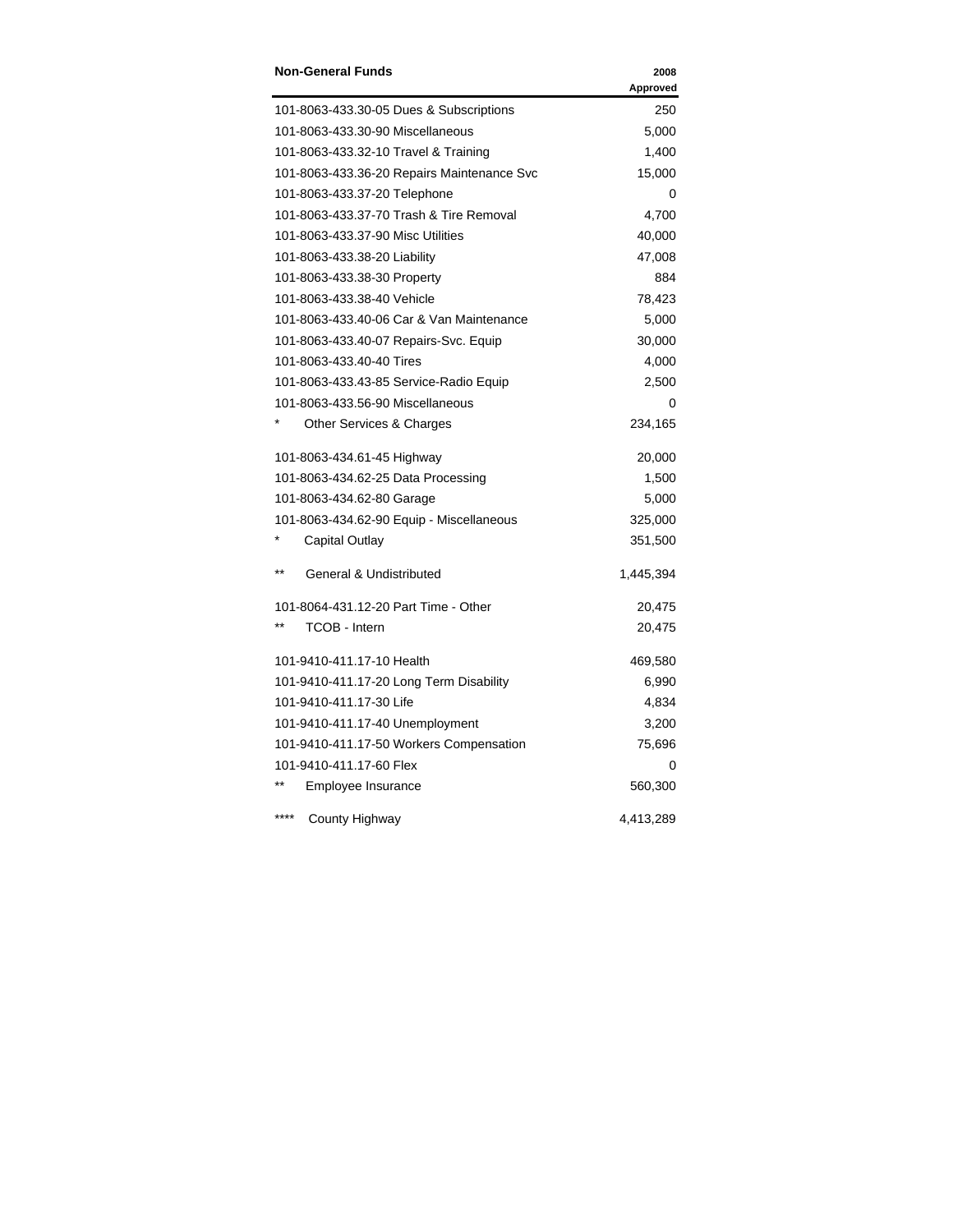| <b>Non-General Funds</b>                     | 2008<br>Approved |
|----------------------------------------------|------------------|
| <b>Local Road &amp; Street</b>               |                  |
| 102-8260-432.20-10 Office Supplies           | 2,500            |
| 102-8260-432.20-45 Computer                  | 500              |
| Supplies                                     | 3,000            |
| 102-8260-433.30-10 Mileage Reimbursement     | 100              |
| 102-8260-433.30-20 Postage                   | 400              |
| 102-8260-433.30-25 Advertising               | 800              |
| 102-8260-433.30-30 Blueprinting/Photo        | 200              |
| 102-8260-433.32-10 Travel                    | 900              |
| 102-8260-433.42-11 Legal Professional        | 3,000            |
| Other Services & Charges                     | 5,400            |
| $* *$<br>Supplies                            | 8,400            |
| 102-8261-432.23-20 Paint                     | 75,000           |
| 102-8261-432.24-10 Road Signs                | 26,500           |
| 102-8261-432.24-54 Materials / Construction  | 1,500            |
| 102-8261-432.24-55 Materials / Other         | 790,000          |
| 102-8261-432.24-80 Engineering               | 1,500            |
| 102-8261-432.24-85 Other Supplies            | 1,000            |
| Supplies                                     | 895,500          |
| 102-8261-433.30-80 Current Charges           | 70,000           |
| 102-8261-433.36-15 Pavement Marking Prog     | 10,000           |
| 102-8261-433.36-36 Engineering Svcs          | 150,000          |
| 102-8261-433.36-90 Miscellaneous             | 1,000            |
| 102-8261-433.43-50 Maintenance               | 2,000            |
| 102-8261-433.51-20 Machinery & Equipment     | 200,000          |
| Other Services & Charges                     | 433,000          |
| $***$<br>Maintenance & Repairs               | 1,328,500        |
| 102-8262-433.55-05 R/W                       | 0                |
| Other Services & Charges                     | 0                |
| 102-8262-434.64-10 Infrastructure - RR Cross | 20,000           |
| 102-8262-434.65-05 Infrastructure - ROW      | 150,000          |
| 102-8262-434.67-05 Rehab/Repair - Roads      | 150,000          |
| 102-8262-434.67-10 Infrastructure            | 596,000          |
| Capital Outlay                               | 916,000          |
| $***$<br>Construction & Reconstruction       | 916,000          |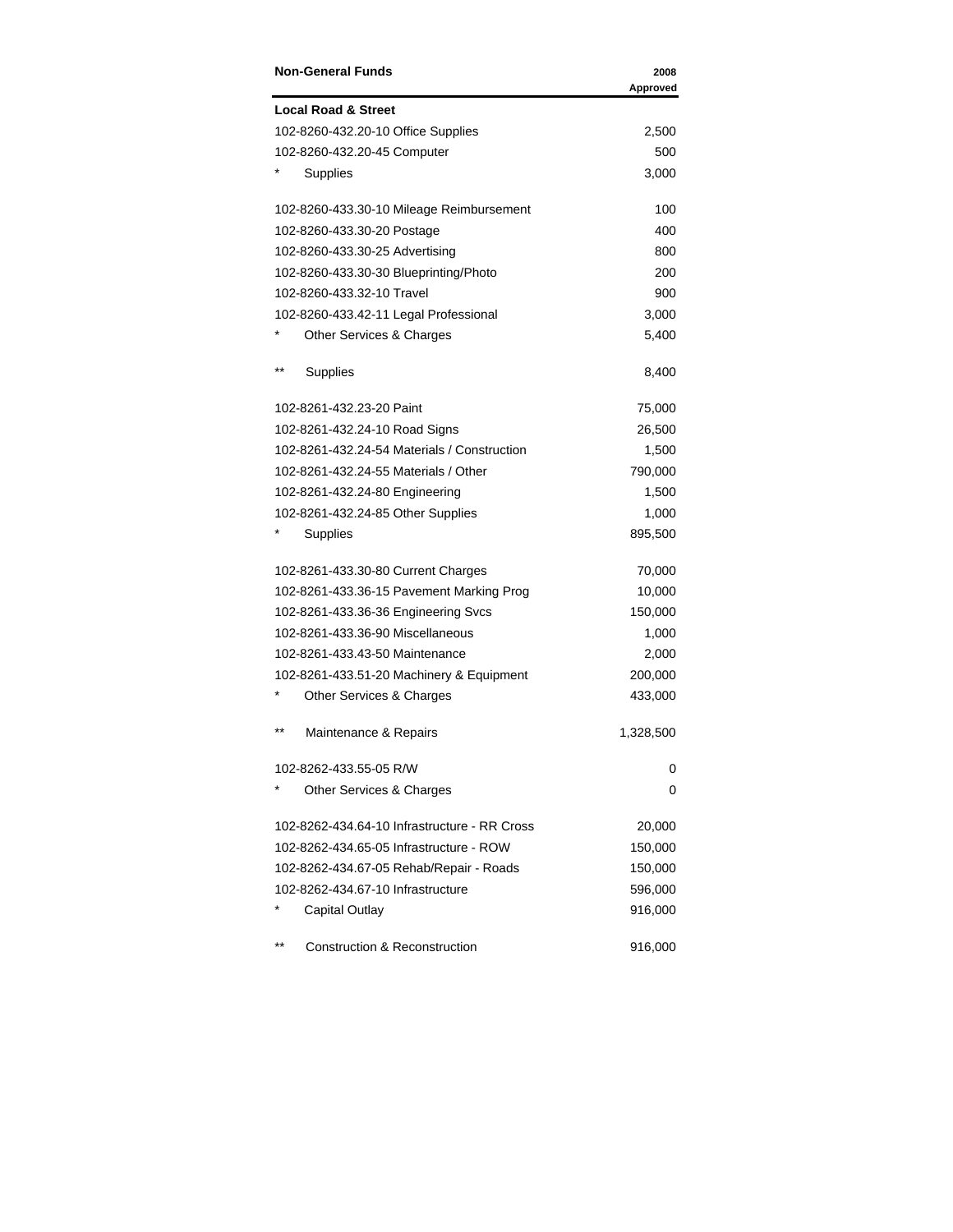| <b>Non-General Funds</b>                     | 2008<br>Approved |
|----------------------------------------------|------------------|
| 102-8263-432.20-60 Operating                 | 500              |
| 102-8263-432.24-30 Safety Supplies           | 6,000            |
| Supplies                                     | 6,500            |
| 102-8263-433.30-05 Dues & Subscriptions      | 500              |
| 102-8263-433.32-10 Travel                    | 1,200            |
| 102-8263-433.36-20 Repairs Maintenance Svc   | 500              |
| 102-8263-433.37-15 Utilities - Lighting Road | 850              |
| Other Services & Charges                     | 3,050            |
| 102-8263-434.62-25 Data Processing           | 30,000           |
| 102-8263-434.62-90 Miscellaneous             | 290,000          |
| Capital Outlay                               | 320,000          |
| $* *$<br><b>General &amp; Undistributed</b>  | 329,550          |
| ***<br>Local Road & Street                   | 2,582,450        |
| <b>Excise Surtax Fund</b>                    |                  |
| 105-8261-432.24-55 Materials - Other         | 400,000          |
| 105-8261-434.67-90 Infrastructure - Paving   | 400,000          |
| ***<br><b>Excise Surtax Fund</b>             | 800,000          |
| <b>Wheel Tax Fund</b>                        |                  |
| 106-8261-432.24-55 Materials - Other         | 100,000          |
| 106-8261-434.67-90 Infrastructure - Paving   | 0                |
| ***<br><b>Wheel Tax Fund</b>                 | 100,000          |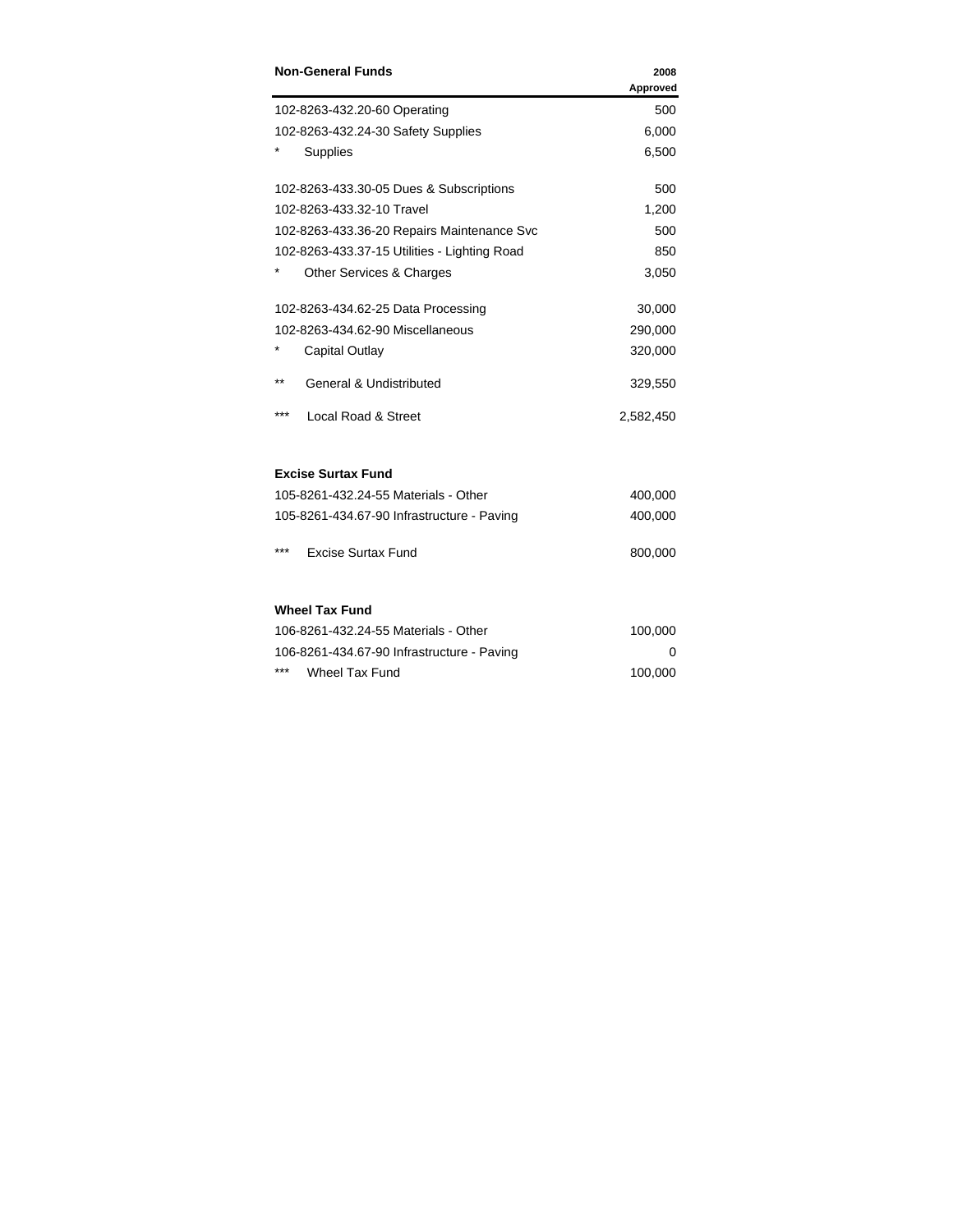| <b>Non-General Funds</b>                                                      | 2008<br>Approved |
|-------------------------------------------------------------------------------|------------------|
| <b>Health Department Donation Fund</b>                                        |                  |
| 119-9010-452-32-10 Travel & Training                                          | 3,000            |
| 119-9010-453.42-10 Professional Services                                      | 70,000           |
| 119-9010-454-62-25 Data Processing Equipment                                  | 2,000            |
| 119-9010-453.43-90 Contracts / Misc                                           | 0                |
| Health Department Donation Fund                                               | 75,000           |
| <b>CASA Donations</b>                                                         |                  |
| 151-7310-413.30-90 General Operating Misc                                     | 7,093            |
| 151-7310-421.12-20 Part Time - Other                                          | 0                |
| 151-7310-421-15.10 Social Security                                            | 0                |
| <b>CASA Donations Fund</b>                                                    | 7,093            |
| <b>Clerk Record Perpetuation</b>                                              |                  |
|                                                                               | 0                |
| 160-5810-411.11-10 Full Time Employee<br>160-5810-411.12-20 Part Time - Other | 40,000           |
| 160-5810-411.15-10 Social Security                                            | 3,060            |
| 160-5810-411.16-10 PERF                                                       | 0                |
| 160-9410-411.17-10 Health                                                     | 0                |
| 160-9410-411.17-20 Long Term Disability                                       | 0                |
| 160-9410-411.17-30 Life Insurance                                             | 0                |
| 160-9410-411.17-40 Unemployment                                               | 0                |
| 160-9410-411.17-50 Workers Compensation                                       | 1,400            |
| 160-9410-411.17-60 Flex                                                       | 0                |
| 160-5810-412.20-10 Office Supplies                                            | 2,500            |
| 160-5810-413.30-60 Software                                                   | 6,215            |
| 160-5810-413.32-10 Travel & Training                                          | 0                |
| 160-5810-414.62-90 Capital Outlay Misc                                        | 8,825            |
| <b>Clerks Record Perpetuation</b>                                             | 62,000           |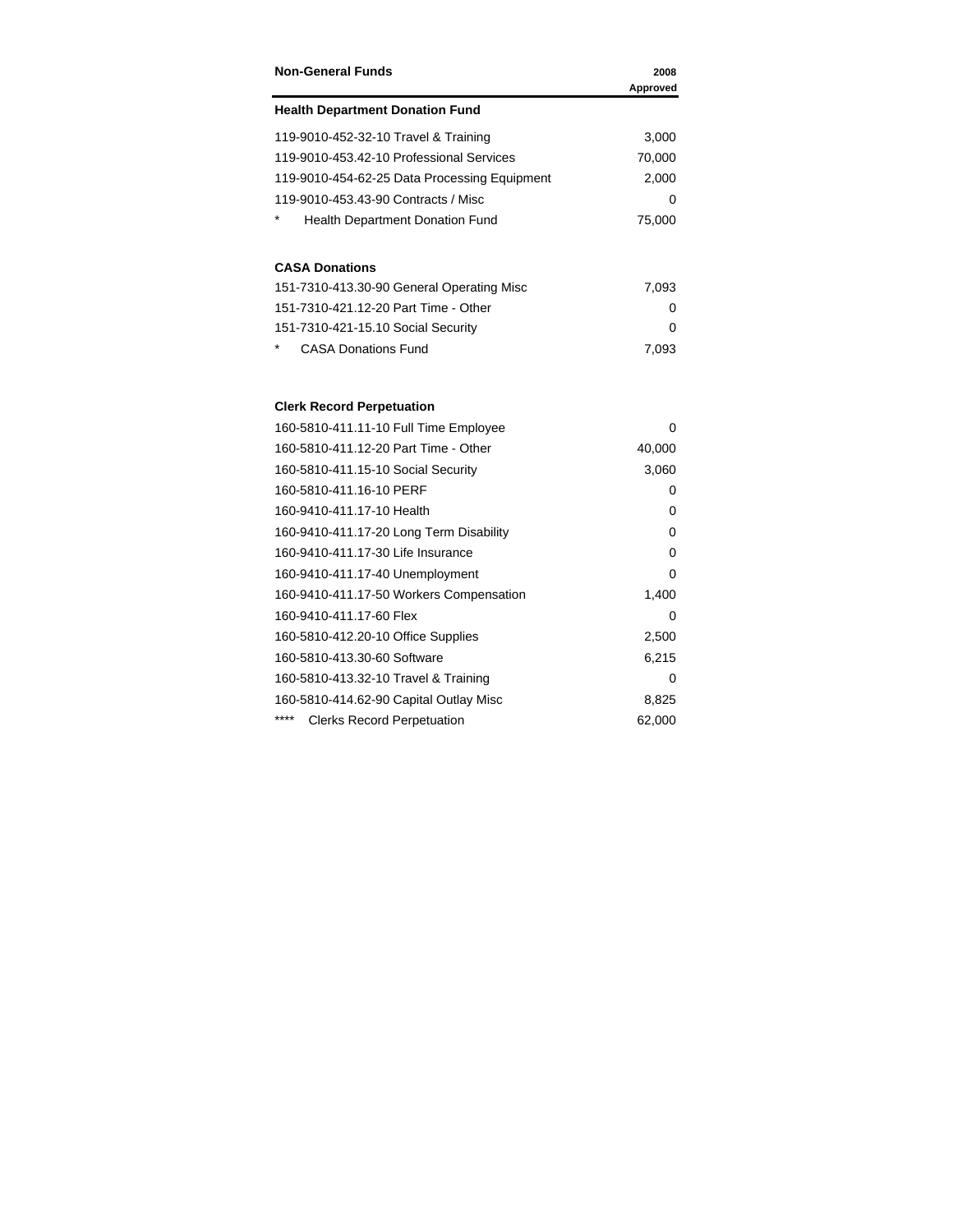| <b>Non-General Funds</b>                | 2008     |
|-----------------------------------------|----------|
|                                         | Approved |
| <b>Plat Book Fund - Auditor</b>         |          |
| 165-0110-411.12-20 Part Time - Other    | 10,000   |
| 165-0110-411.13-10 Overtime             | 0        |
| 165-0110-411.15-10 Social Security      | 765      |
| 165-0110-411.16-10 PERF                 | 0        |
| 165-0110-411.17-10 Health Insurance     | 0        |
| 165-0110-411.17-20 Long Term Disability | 0        |
| 165-0110-411.17-30 Life Insurance       | 0        |
| 165-0110-412.20-10 Office Supplies      | 1,000    |
| 165-0110-412.25-90 Departmental / Misc  | 0        |
| 165-0110-413.30-90 Miscellaneous        | $\Omega$ |
| 165-0110-413.36-50 Rebinding            | $\Omega$ |
| 165-0110-413.42-75 Salary Support       | 8,000    |
| 165-0110-413.43-90 Contracts Misc       | 45,000   |
| 165-0110-413.45-75 Copier               | 3,000    |
| 165-0110-414.62-90 Capital Outlay Misc  | 2,000    |
| ****<br>Plat Book Fund                  | 69,765   |

### **Recorder - Records Perpetuation**

| 170-0310-411.11-10 Full Time                 | 58,901   |
|----------------------------------------------|----------|
| 170-0310-411.15-10 Social Security           | 4,506    |
| 170-0310-411.16-10 Retirement/PERF           | 3,829    |
| 170-0310-413.30-90 General Operating Misc.   | 0        |
| 170-0310-413.43-90 Contracts / Miscellaneous | 0        |
| 170-9410-411.17-10 Health Insurance          | 17,720   |
| 170-9410-411.17-20 Long Term Disability      | 274      |
| 170-9410-411.17-30 Life Insurance            | 186      |
| 170-9410-411.17-60 Flex                      | $\Omega$ |
| **** Recorder - Records Perpetuation         | 85.416   |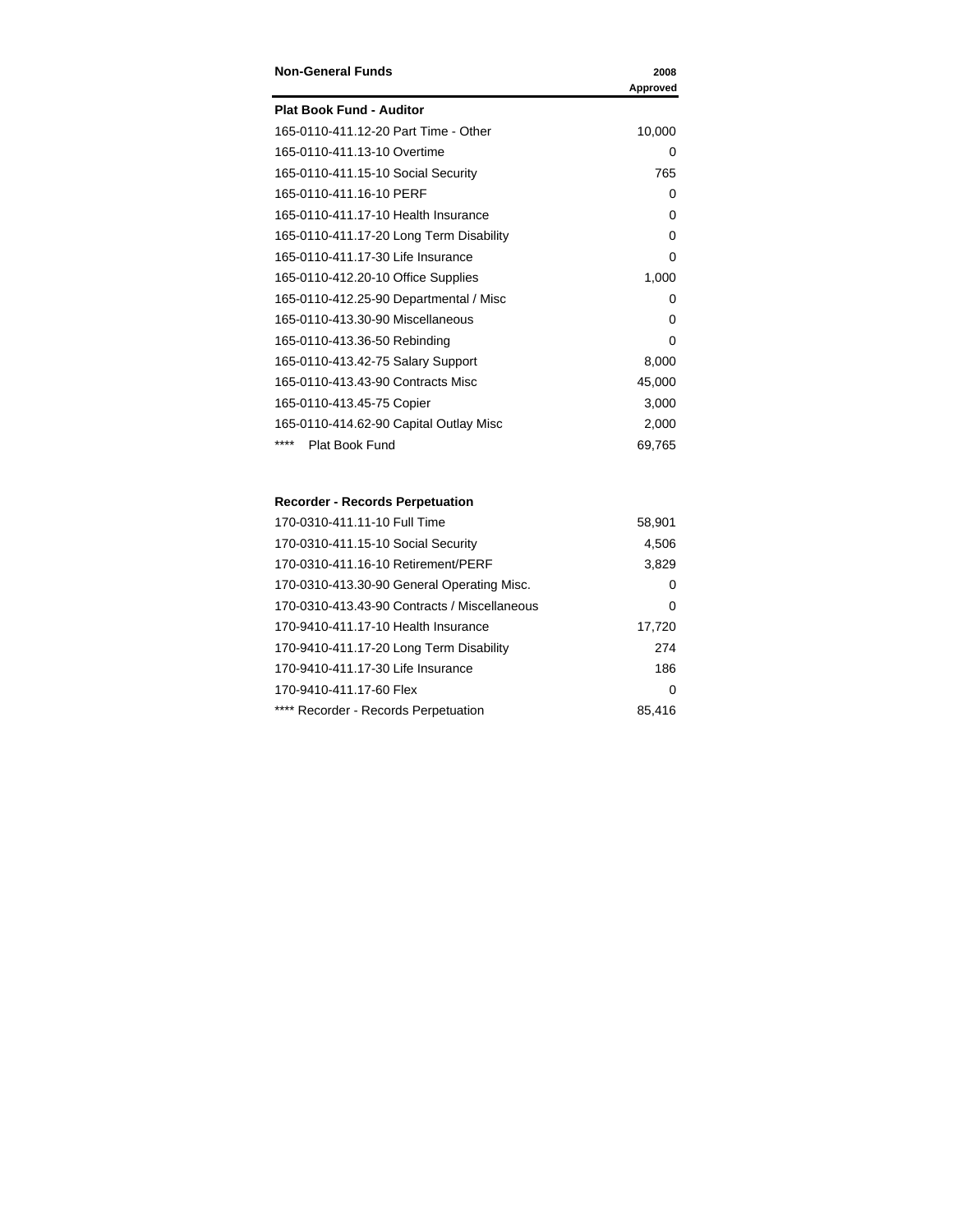| <b>Non-General Funds</b>                   | 2008      |
|--------------------------------------------|-----------|
|                                            | Approved  |
| E-911                                      |           |
| 176-5410-421.11-10 Full Time Employee      | 252,599   |
| 176-5410-421.13-10 Overtime                | 6,500     |
| 176-5410-421.15-10 Social Security         | 19,822    |
| 176-5410-421.16-10 PERF                    | 16,842    |
| 176-9410-411.17-10 Health Insurance        | 44,300    |
| 176-9410-411.17-20 Long Term Disability    | 685       |
| 176-9410-411.17-30 Life Insurance          | 465       |
| 176-9410-411.17-50 Workers Compensation    | 8,841     |
| 176-9410-411.17-60 Flex                    | 0         |
| <b>Personal Services</b>                   | 350,054   |
| 176-5410-422.20-10 Office Supplies         | 20,000    |
| 176-5410-423.30-90 Miscellaneous           | 0         |
| 176-5410-423.42-10 Other Professional Serv | 250,000   |
| 176-5410-423.43-35 Consultant              | 10,000    |
| 176-5410-423.45-80 E-911 Payment #1        | 420,000   |
| 176-5410-423.45-81 E-911 Payment #2        | 500,000   |
| 176-5410-423.56-50 Maps                    | 0         |
| Other Services & Charges                   | 1,180,000 |
| 176-5410-424.62-90 Capital Outlay Misc     | 150,000   |
| ****<br>$E-911$                            | 1,700,054 |

#### **Surveyor Cornerstone Perpetuation**

| 240-0410-411.10-10 Elected Official         | 8,176  |
|---------------------------------------------|--------|
| 240-0410-411.11-10 Full Time Employee       | 9,270  |
| 240-0410-411.15-10 Social Security          | 1,335  |
| 240-0410-411.16-10 PERF                     | 1,134  |
| 240-0410-413-30-90 General Operating / Misc | 0      |
| 240-0410-412.20-60 Operating                | 5,500  |
| 240-0410-413.30-05 Dues & Subscriptions     | 600    |
| 240-0410-413.30-25 Advertising              | 300    |
| 240-0410-413.32-10 Travel & Training        | 3,000  |
| 240-0410-413.36-10 Maintenance & Repair     | 4,000  |
| 240-0410-413.37-20 Telephone                | 1,500  |
| 240-0410-412.22-20 Gas & Fuel               | 1,000  |
| ****<br>Cornerstone Perpetuation            | 35.815 |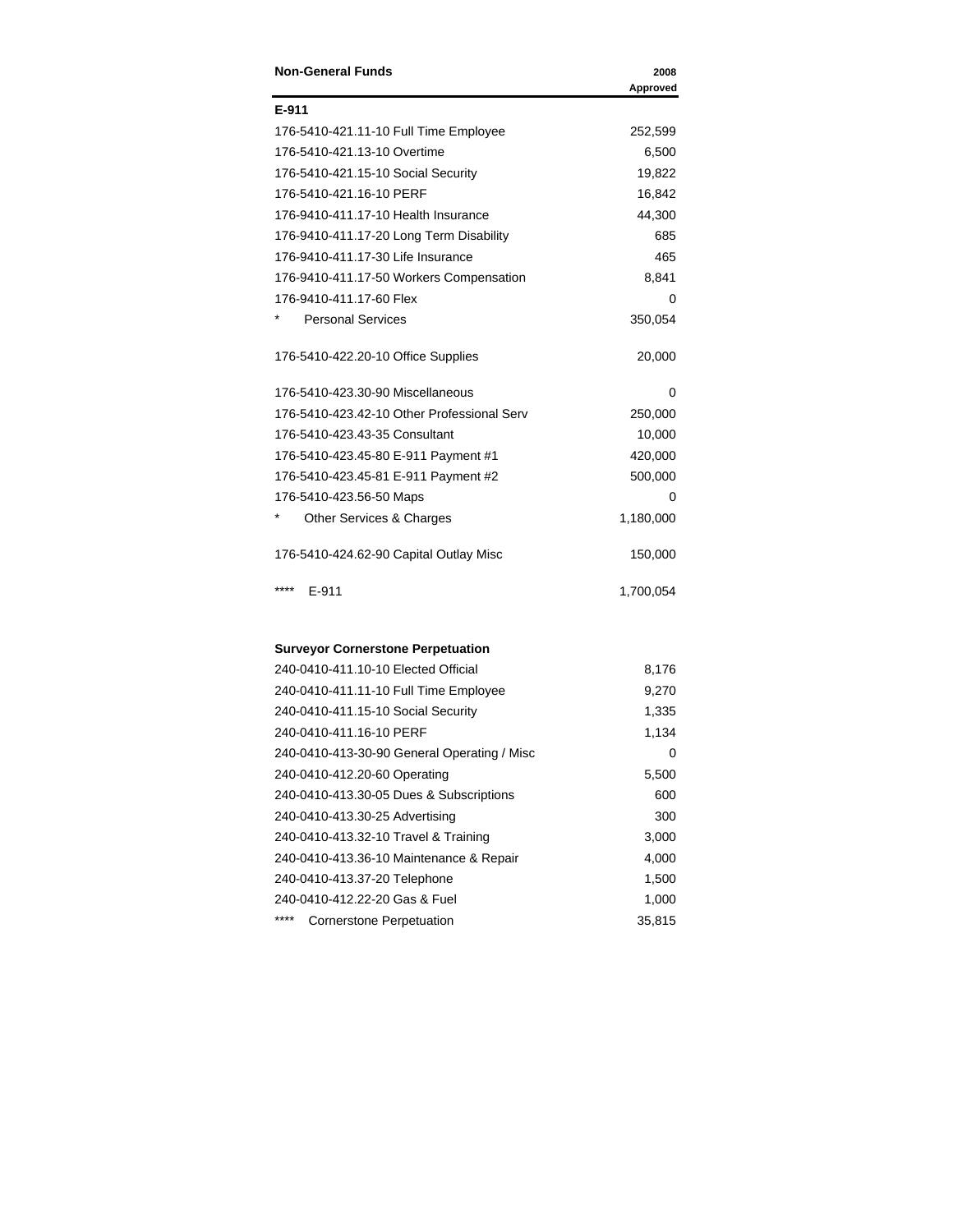| <b>Non-General Funds</b>                       | 2008<br>Approved |
|------------------------------------------------|------------------|
| <b>Engineering Review Fees</b>                 |                  |
| 244-0410-413.36-36 Engineering Services        | 60,000           |
| <b>Phase II Stormwater</b>                     |                  |
| 247-0410-411.10-10 Elected Official            | 13,096           |
| 247-0410-411.11-10 Full Time Employee          | 117,105          |
| 247-0410-411.12-20 Part Time - Other           | 10,000           |
| 247-0410-411.13-10 Overtime                    | 5,000            |
| 247-0410-411.15-10 Social Security             | 11,108           |
| 247-0410-411.16-10 Retirement / PERF           | 8,789            |
| 247-9410-411.17-10 Health                      | 26,580           |
| 247-9410-411.17-20 Long Term Disability        | 411              |
| 247-9410-411.17-30 Life                        | 279              |
| 247-9410-411.17-50 Workers Compensation        | 0                |
| 247-9410-411.17-60 Flex                        | 0                |
| 247-0410-412.20-10 Office Supplies             | 10,000           |
| 247-0410-412.20-15 Equipment                   | 20,000           |
| 247-0410-412.20-20 Printed Forms               | 25,000           |
| 247-0410-412.20-90 Office / Misc               | 45,000           |
| 247-0410-412.22-20 Gas & Fuel                  | 4,000            |
| 247-0410-412.25-40 Departmental / Signage      | 12,000           |
| 247-0410-413.30-05 Dues & Subscriptions        | 3,000            |
| 247-0410-413.30-10 Misc Reimbursements         | 3,000            |
| 247-0410-413.30-20 Postage                     | 9,000            |
| 247-0410-413.30-25 Advertising                 | 30,000           |
| 247-0410-413.30-60 Software                    | 15,000           |
| 247-0410-413.30-90 Administrative / Misc       | 40,000           |
| 247-0410-413.32-10 Travel & Training           | 30,000           |
| 247-0410-413.32-90 Training / Misc             | 130,000          |
| 247-0410-413.37-90 Utilities / Miscellaneous   | 1,000            |
| 247-0410-413.42-10 Other Professional Services | 350,000          |
| 247-0410-413.42-15 Legal Notices               | 3,000            |
| 247-0410-413.42-90 Contracts / Misc            | 30,000           |
| 247-0410-413.43-20 Contracts / Legal           | 35,000           |
| 247-0410-413.43-60 Contracts / Education       | 25,000           |
| $***$<br><b>Phase II Stormwater</b>            | 1,012,368        |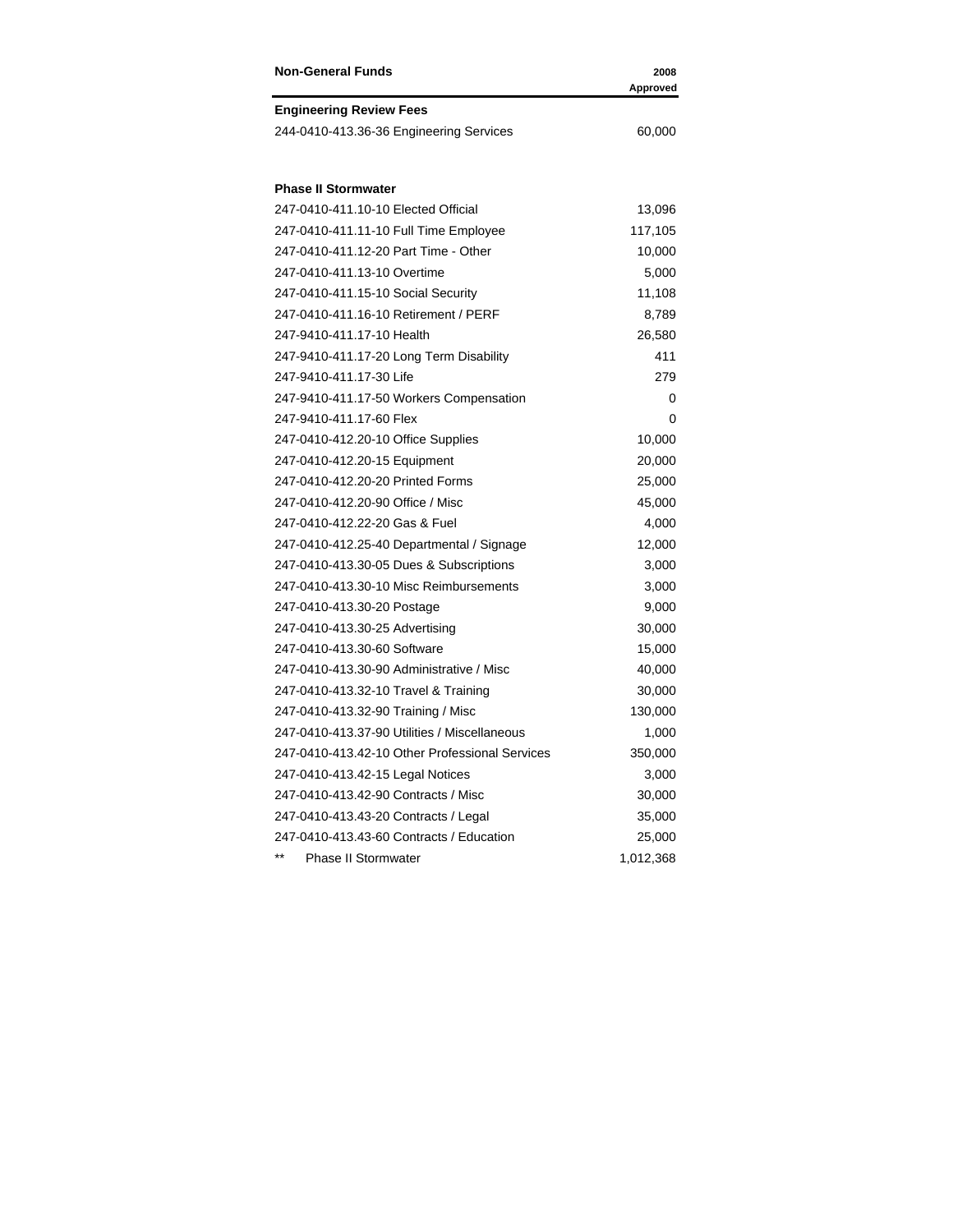| <b>Non-General Funds</b>                         | 2008     |
|--------------------------------------------------|----------|
|                                                  | Approved |
| <b>Adult Protective Services/Old Hoosier Act</b> |          |
| 250-5910-411.11-10 Full Time Employee            | 70,827   |
| 250-5910-411.12-20 Part Time                     | 14,040   |
| 250-5910-411.15-10 Social Security               | 6,420    |
| 250-5910-411.16-10 PERF                          | 4,604    |
| 250-9410-411.17-10 Health                        | 17,720   |
| 250-9410-411.17-20 Long Term Disability          | 274      |
| 250-9410-411.17-30 Life                          | 186      |
| 250-9410-411.17-50 Workers Compensation          | 2,937    |
| 250-9410-411.17-60 Flex                          | 0        |
| 250-5910-412.20-10 Office Supplies               | $\Omega$ |
| 250-5910-413.30-90 General Operating Misc        | 4,168    |
| 250-5910-413.32-10 Travel & Training             | 10,810   |
| ****<br>APS/Older Hoosier Act                    | 131,986  |

#### **IV-D Prosecutor Incentive**

| 256-5910-413.30-90 General Operating - Misc | 1,000  |
|---------------------------------------------|--------|
| 256-5910-413.42-70 General Fund Support     | 0      |
| 256-5920-411-12-20 Part Time                | 15,000 |
| 256-5920-411-13-10 Overtime                 | 10,000 |
| 256-5920-411.15-10 Social Security          | 1,913  |
| 256-5920-411.16-10 Retirement               | 0      |
| 256-5920-411.30-90 General Operating Misc.  | 0      |
| 256-5920-413-32-10 Travel & Training        | 1,000  |
| 256-5920-413-42-70 General Fund Support     | 1,000  |
| 256-5920-414.62-25 Equipment                | 0      |
| 256-5920-414-62-45 Office                   | 1,000  |
| ****<br><b>IV-D Prosecutor Incentive</b>    | 30.913 |

### **Prosecutor Drug Enforcement**

| 257-5910-421.12-20 Part Time - Other          | $\Omega$ |
|-----------------------------------------------|----------|
| 257-5910-421.15-10 Social Security            | 0        |
| 257-5910-421.16-10 PERF                       | 0        |
| 257-5910-422.20-10 Office Supplies            | 7,500    |
| 257-5910-423.30-90 Utilities - Misc           | 0        |
| 257-5910-423.32-10 Travel & Training          | 1,500    |
| 257-5910-423.35-10 Building Lease             | 12,000   |
| 257-5910-423.35-20 Building / Repair & Maint  | 0        |
| 257-5910-423.37-90 Utilities / Misc           | 8,000    |
| 257-5910-414-62-25 Data Processing - Hardware | 5,000    |
| ****<br><b>Prosecutor Drug Enforce</b>        | 34.000   |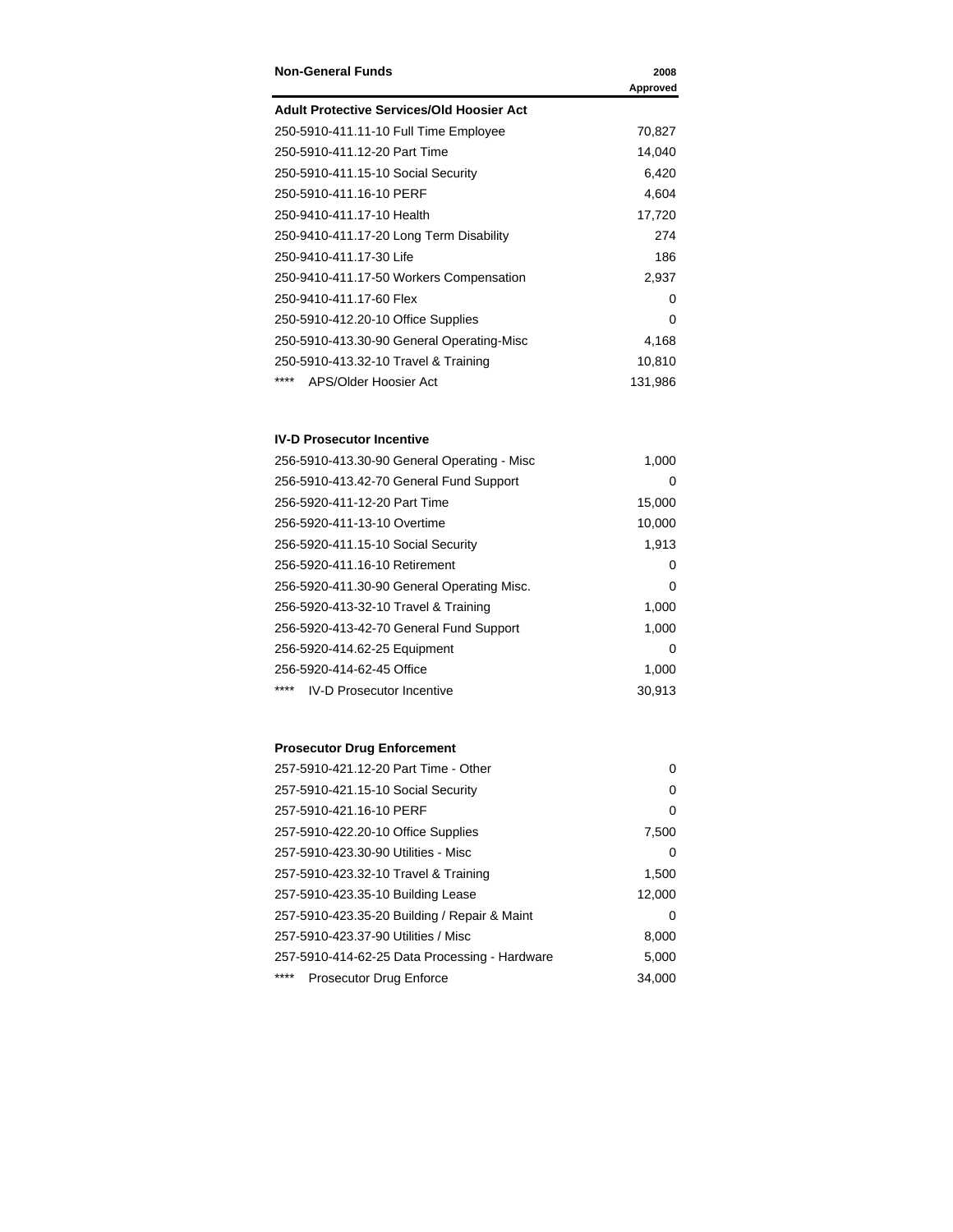| <b>Non-General Funds</b>                    | 2008     |
|---------------------------------------------|----------|
|                                             | Approved |
| <b>Pre-Trial Diversion</b>                  |          |
| 260-5910-411.11-10 Full Time                | 30,687   |
| 260-5910-411.15-10 Social Security          | 2,348    |
| 260-5910-411.16-10 Retirement               | 1,995    |
| 260-5910-412.20-10 Office Supplies          | 0        |
| 260-5910-413.30-90 General Operating - Misc | 100,000  |
| 260-5910-413.32-10 Travel & Training        | 5,000    |
| 260-5910-413.42-10 Other Professional Serv  | 0        |
| 260-5910-413.42-70 General Fund Support     | 0        |
| 260-5910-413.42-72 Grant Fund Support       | 0        |
| ****<br><b>Pre-Trial Diversion</b>          | 140,030  |

### **Infraction Diversion**

| 261-5910-412.20-10 Office Supplies          | 0      |
|---------------------------------------------|--------|
| 261-5910-413.30-05 Dues & Subscriptions     | 3,000  |
| 261-5910-413.30-90 General Operating - Misc | 12,000 |
| 261-5910-413.32-10 Travel & Training        | 9,000  |
| 261-5910-413.42-10 Other Professional Serv  | 5,000  |
| 261-5910-413.46-55 Law Book Subscriptions   | 15,000 |
| 261-5910-413.46-80 Transcripts & Records    | 9,000  |
|                                             |        |

\*\*\*\* Infraction Diversion 63,000

### **Federal Drug Forfeitures**

| 263-5910-411.13-10 Overtime                 |        |
|---------------------------------------------|--------|
| 263-5910-411.15-10 Social Security          |        |
| 263-5910-411.16-10 PERF                     |        |
| 263-5910-413.30-90 General Operating - Misc | 30,000 |
| ****<br><b>Federal Drug Forfeitures</b>     | 30,000 |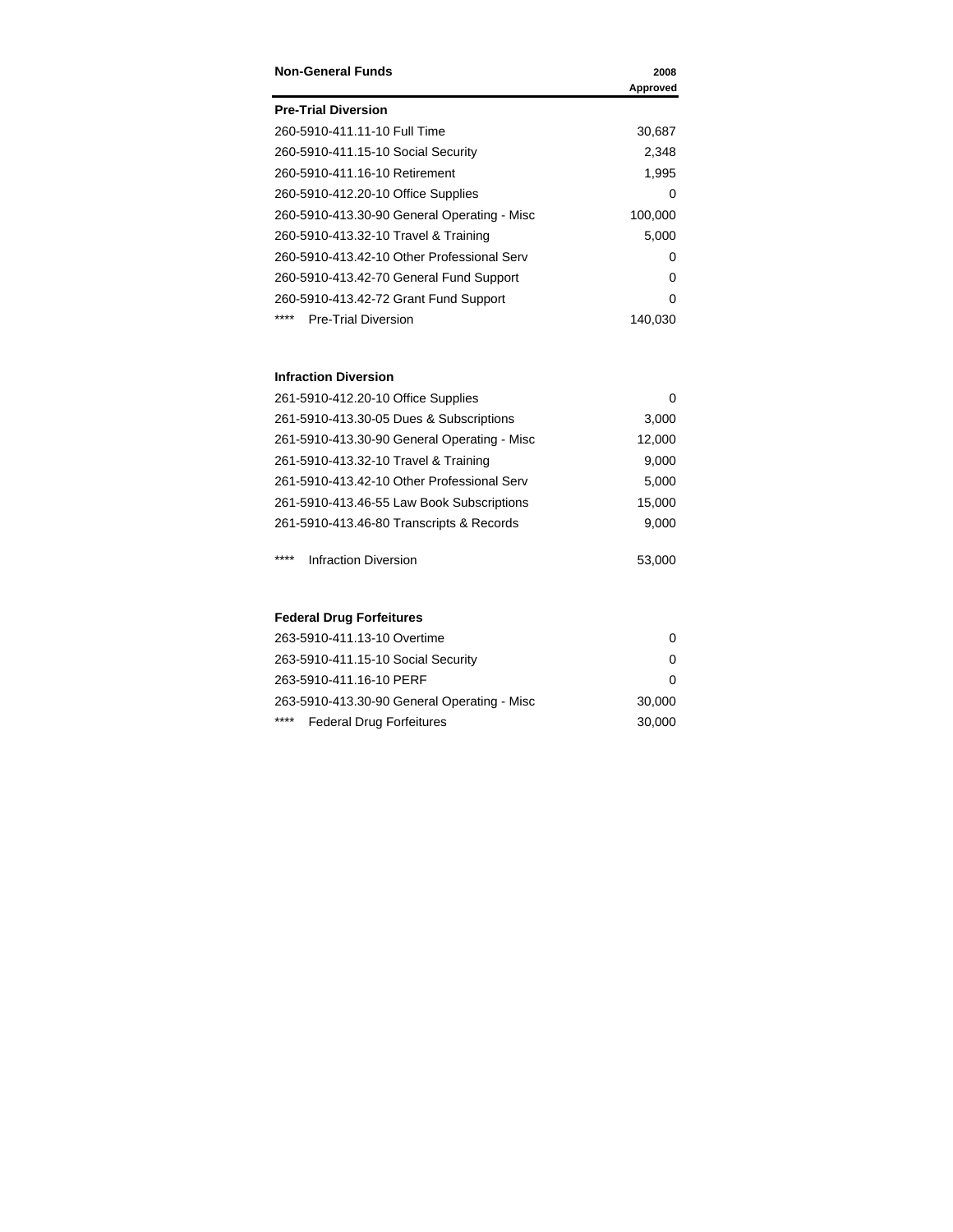| <b>Non-General Funds</b>                    | 2008<br>Approved |
|---------------------------------------------|------------------|
| <b>Non-Drug Forfeitures</b>                 |                  |
| 265-5910-412.20-10 Office Supplies          | 0                |
| 265-5910-413.30-90 General Operating - Misc | 0                |
| 265-5910-423-32-10 Travel & Training        | 1,000            |
| ****<br>Non-Drug Forfeitures                | 1,000            |
| Reassessment                                |                  |
| <b>County Assessor</b>                      |                  |
| 281-0510-411.11-10 Full Time Employee       | 156,107          |
| 281-0510-411.12-10 Part Time - Regular      | 24,241           |
| 281-0510-411.12-20 Part Time - Other        | 57,000           |
| 281-0510-411.12-50 Board Members            | 10,000           |
| 281-0510-411.13-10 Overtime                 | 0                |
| 281-0510-411.14-10 Additional Pay           | 10,000           |
| 281-0510-411.15-10 Social Security          | 19,688           |
| 281-0510-411.16-10 PERF                     | 10,912           |
| <b>Personal Services</b>                    | 287,948          |
| 281-0510-412.20-10 Office Supplies          | 20,150           |
| 281-0510-413.30-20 Postage                  | 25,000           |
| 281-0510-413.30-60 Software                 | 8,000            |
| 281-0510-413.32-10 Travel & Training        | 5,000            |
| 281-0510-413.36-10 Maintenance & Repair     | 1,788            |
| 281-0510-413.43-35 Consultant               | 130,000          |
| 281-0510-413.43-90 Contracts / Misc         | 0                |
| *<br>Other Services & Charges               | 169,788          |
| 281-0510-414.62-90 Capital Outlay Misc      | 0                |
| ***<br><b>County Assessor</b>               | 477,886          |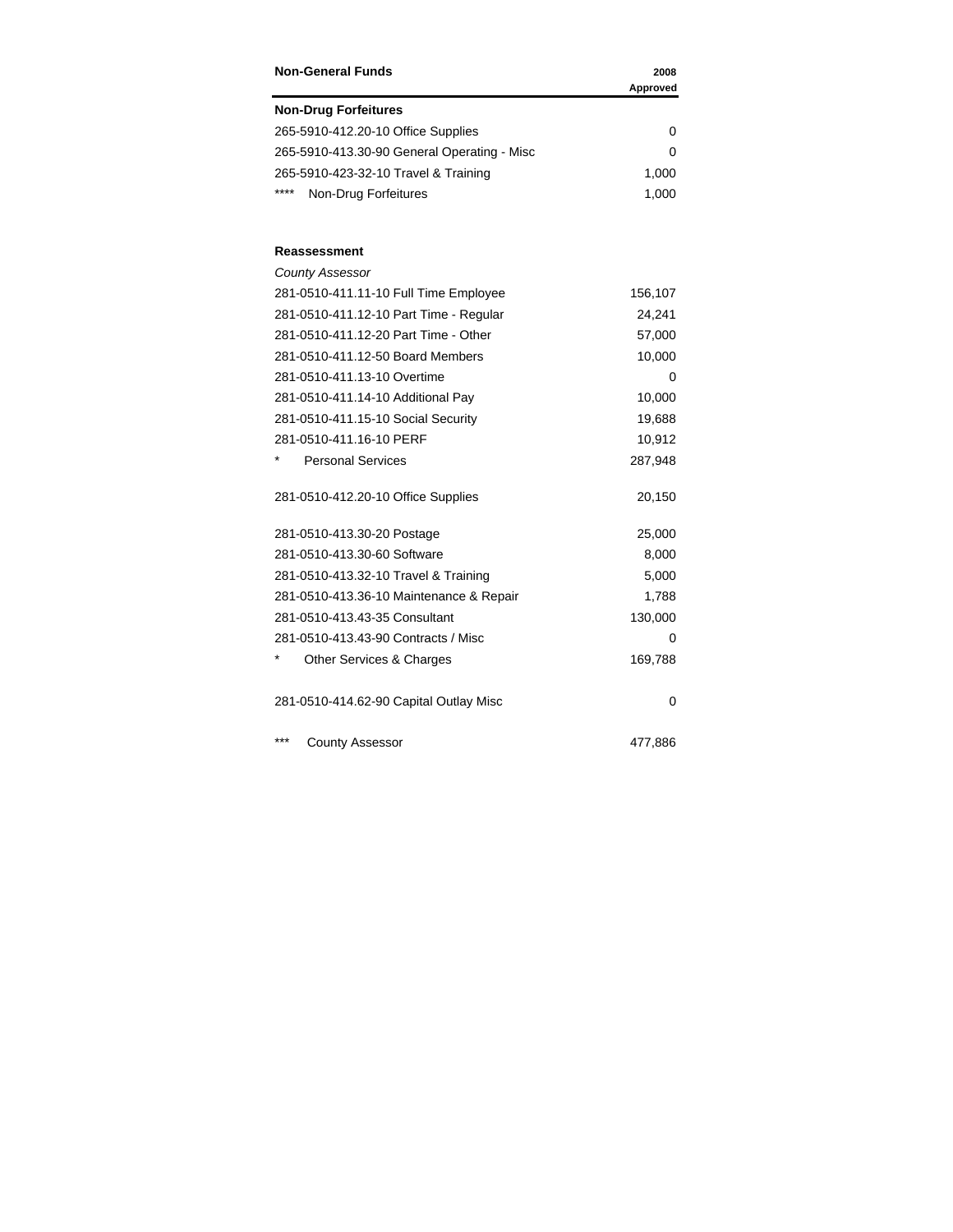| <b>Non-General Funds</b>                                  | 2008<br>Approved |
|-----------------------------------------------------------|------------------|
| Fairfield                                                 |                  |
| 281-0610-411.11-10 Full Time Employee                     | 0                |
| 281-0610-411.12-20 Part Time - Other                      | 17,000           |
| 281-0610-411.15-10 Social Security                        | 1,301            |
| 281-0610-411.16-10 PERF                                   | 0                |
| <b>Personal Services</b>                                  | 18,301           |
| 281-0610-413.43-35 Consultant                             | 0                |
| Other Services & Charges                                  | 0                |
| *** Total Fairfield Assessor                              | 18,301           |
| Wabash                                                    |                  |
| 281-0620-411.11-10 Full Time Employee                     | 26,788           |
| 281-0620-411.12-20 Part Time - Other                      | 0                |
| 281-0620-411.15-10 Social Security                        | 2,050            |
| 281-0620-411.16-10 PERF                                   | 1,742            |
| <b>Personal Services</b>                                  | 30,580           |
| 281-0620-413.43-35 Consultant                             | 0                |
| Other Services & Charges                                  | 0                |
| 281-0620-414.62-90 Equipment - Misc                       | 0                |
| <b>Capital Outlay</b>                                     | 0                |
| *** Total Wabash Assessor                                 | 30,580           |
| Wea Assessor                                              |                  |
| 281-0630-411.12-20 Part Time - Other                      | 0                |
| 281-0630-411.15-10 Social Security                        | 0                |
| <b>Personal Services</b>                                  | 0                |
| 281-0630-413.43-35 Consultant<br>Other Services & Charges | 0                |
| 281-0630-414.62-90 Equipment - Misc<br>Capital Outlay     | 0                |
| *** Total Wea Assessor                                    | 0                |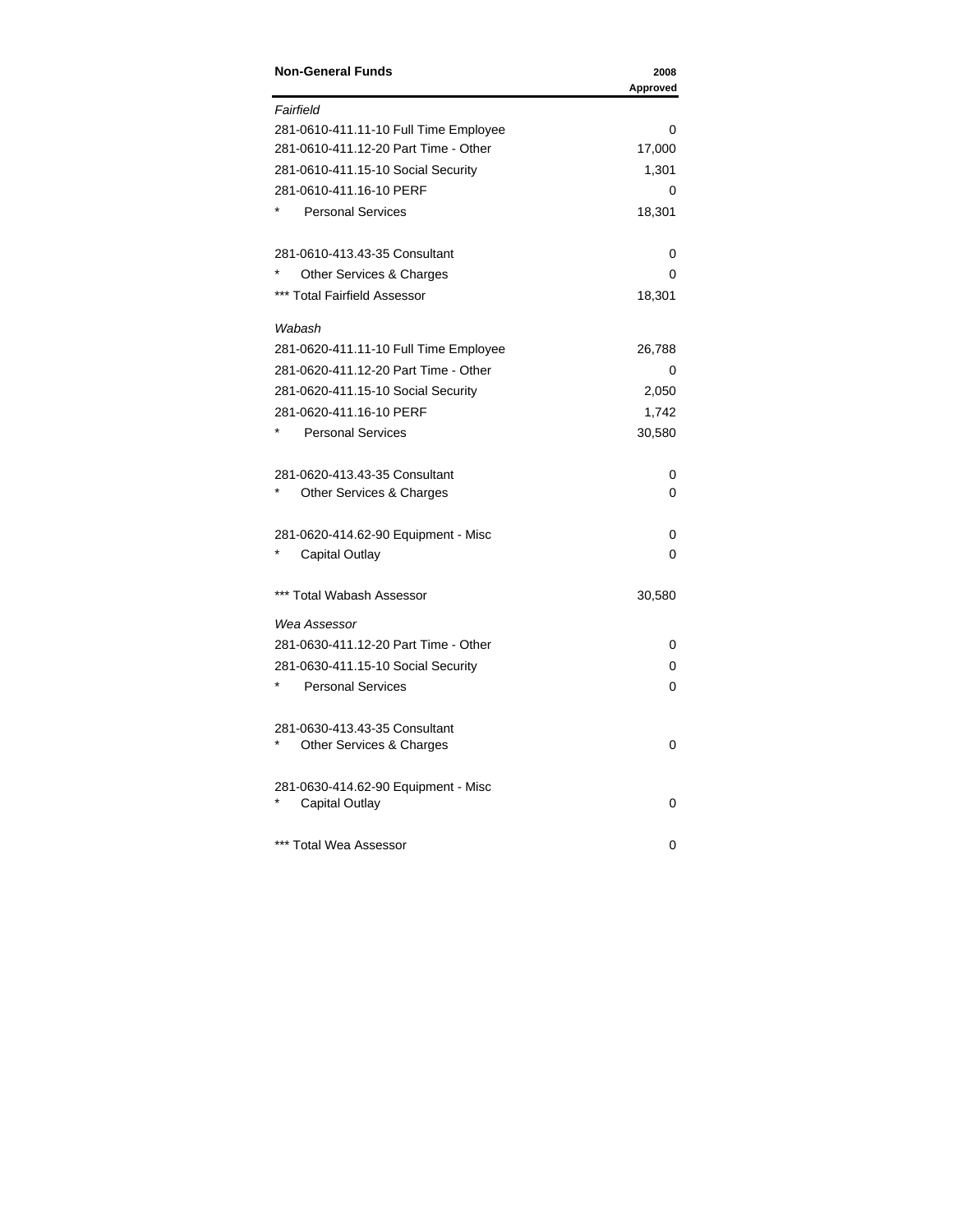| <b>Non-General Funds</b>                       | 2008<br>Approved |
|------------------------------------------------|------------------|
|                                                |                  |
| 281-9410-411.17-10 Health                      | 53,160           |
| 281-9410-411.17-20 Long Term Disability        | 822              |
| 281-9410-411.17-30 Life                        | 558              |
| 281-9410-411.17-50 Workers Compensation        | 4,500            |
| 281-9410-411.17-40 Unemployment                | 2,000            |
| 281-9410-411.17-60 Flex                        | 0                |
| Health Insurance                               | 61,040           |
| ****<br><b>Total Reassessment</b>              | 587,807          |
| <b>Sales Disclosure Fund</b>                   |                  |
| <b>County Assessor</b>                         |                  |
| 285-0510-411-12-20 Part Time - Other           | 7,000            |
| 285-0510-411.13-10 Overtime                    | 0                |
| 285-0510-411-15-10 Social Security             | 536              |
| 285-0510-413.30-60 Software                    | 0                |
| 285-0510-413.30-90 Miscellaneous (State Share) | 20,000           |
| 285-0510-413.32-10 Travel & Training           | 8,000            |
| 285-0510-414.62-90 Equip - Misc                | 0                |
| <b>County Assessor</b>                         | 35,536           |
| <b>Fairfield Assessor</b>                      |                  |
| 285-0610-411-12-20 Part Time - Other           | 17,600           |
| 285-0610-411-15-10 Social Security             | 1,347            |
| <b>Fairfield Assessor</b>                      | 18,947           |
| Wea Assessor                                   |                  |
| 285-0630-411-12-20 Part Time - Other           | 11,000           |
| 285-0630-411-15-10 Social Security             | 842              |
| Wea Assessor                                   | 11,842           |
| ****<br><b>Total Sales Disclosure</b>          | 66,325           |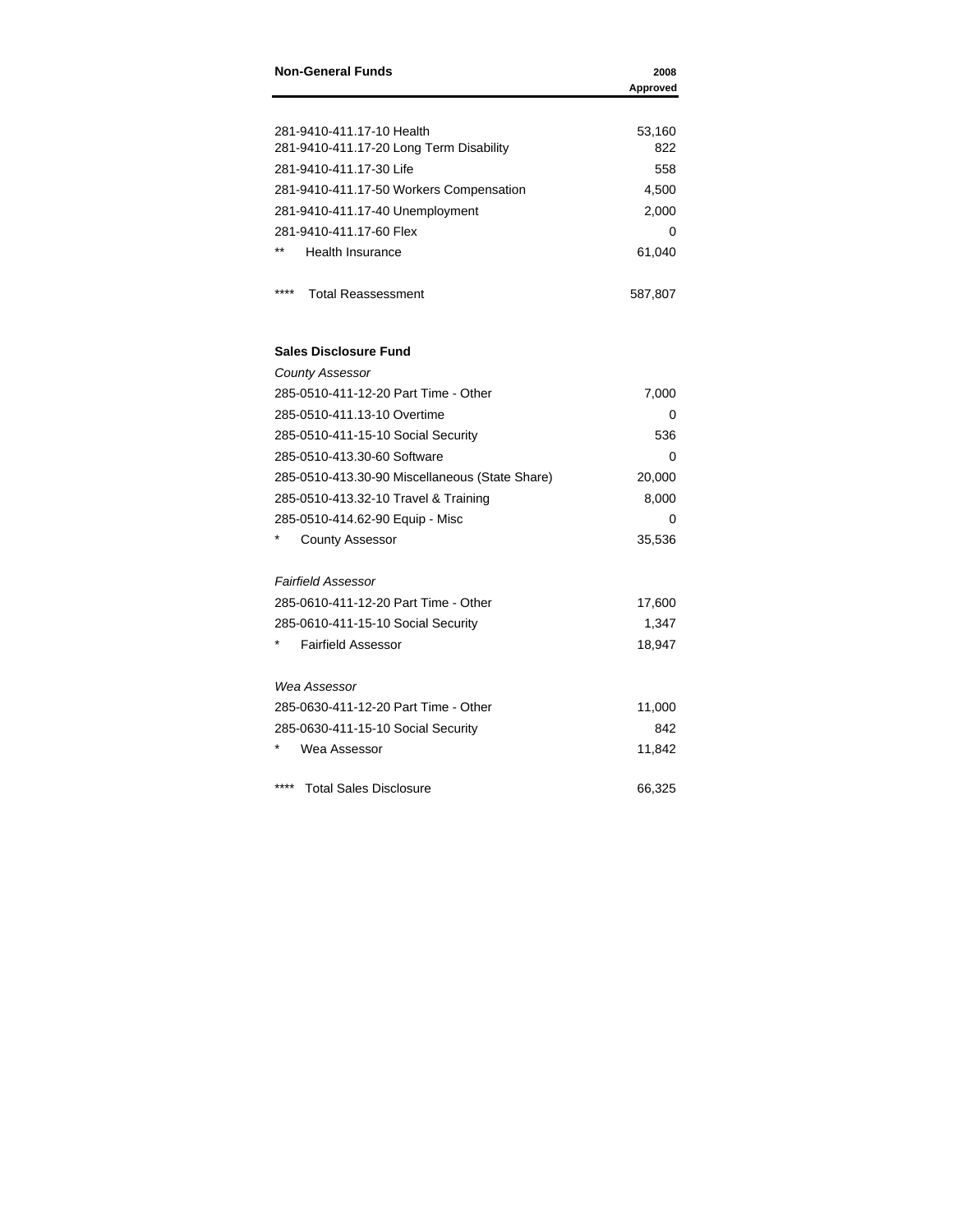| <b>Non-General Funds</b>                     | 2008<br>Approved |
|----------------------------------------------|------------------|
| <b>EDIT</b>                                  |                  |
| Surveyor - Cornerstone                       |                  |
| 301-0420-411.10-10 Elected Official          | 9,797            |
| 301-0420-411.11-10 Full Time Employee        | 128,264          |
| 301-0420-411.12-10 Part Time - Regular       | 0                |
| 301-0420-411.12-20 Part Time - Other         | 4,000            |
| 301-0420-411.13-10 Overtime                  | 3,000            |
| 301-0420-411.15-10 Social Security           | 11,098           |
| 301-0420-411.16-10 PERF                      | 9,169            |
| <b>Personal Services</b>                     | 165,328          |
| 301-0420-412.20-60 Operating                 | 0                |
| Supplies                                     | 0                |
| 301-0420-413.30-05 Dues & Subscriptions      | 0                |
| 301-0420-413.30-25 Advertising               | 0                |
| 301-0420-413.32-10 Travel & Training         | 0                |
| 301-0420-413.36-10 Maintenance & Repair      | 0                |
| 301-0420-413.37-20 Telephone                 | 0                |
| Other Services & Charges                     | 0                |
| $***$<br>EDIT - Surveyor / Cornerstone       | 165,328          |
| <b>County Comissioners</b>                   |                  |
| 301-1110-411.11-10 Full Time Employee        | 39,196           |
| 301-1110-411.12-20 Part Time - Other         | 0                |
| 301-1110-411.13-10 Overtime                  | 0                |
| 301-1110-411.15-10 Social Security           | 2,999            |
| 301-1110-411.16-10 PERF                      | 2,548            |
| <b>Personal Services</b>                     | 44,743           |
| 301-1110-413.32-10 Travel & Training         | 7,500            |
| 301-1110-413.32-20 Training / Certificates   | 10,000           |
| 301-1110-413.38-54 Sheriff Liability         | 280,000          |
| 301-1110-413.42-10 Other Professional Servic | 30,000           |
| 301-1110-413.43-60 Contracts/Educator        | 12,000           |
| 301-1110-413.44-10 Courthouse Debt           | 0                |
| 301-1110-413.44-15 Parking Garage Debt       | 491,300          |
| 301-1110-413.44-50 Project Fund (Revolve)    | 0                |
| 301-1110-413.44-60 Radio Lease/Sheriff       | 0                |
| 301-1110-413.44-85 Grant Contingency         | 10,000           |
| 301-1110-413.58-22 Greater Lafayette CDC     | 0                |
| 301-1110-413.58-23 LWL Dev Corp              | 75,000           |
| 301-1110-413.58-35 Hoosier Heartland         | 10,000           |
| 301-1110-413.58-85 Vision 2020 Project       | 0                |
| 301-1110-413.58-90 Wab River Pky Comm        | 25,000           |
| 301-1110-413.58-99 Economic Development      | 800,000          |
| 301-1110-413.59-40 Environmental Services    | 11,000           |
| Other Services & Charges                     | 1,761,800        |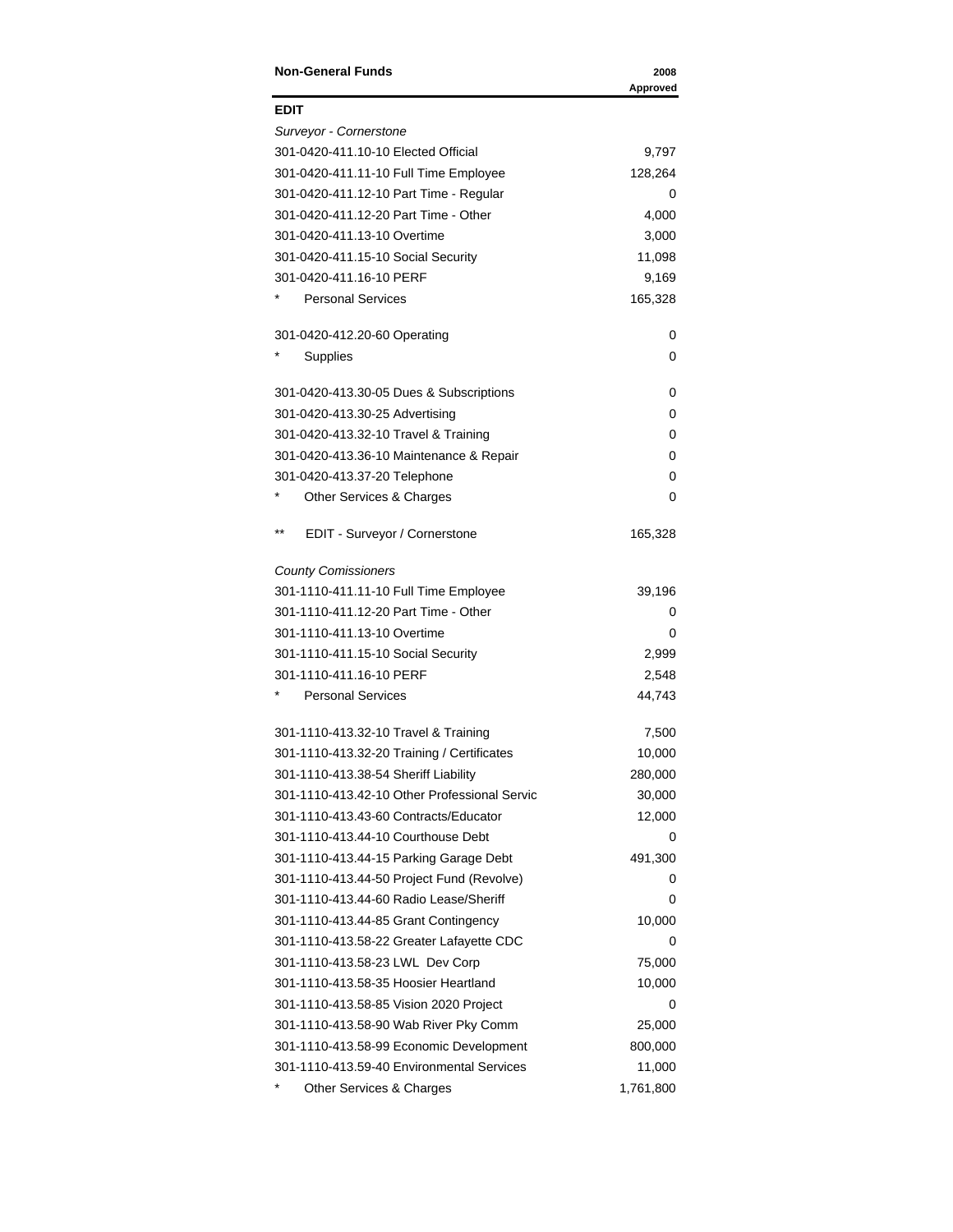| <b>Non-General Funds</b>                    | 2008<br>Approved |
|---------------------------------------------|------------------|
| 301-1110-414.61-70 Detention Facility       | 500,000          |
| 301-1110-414.61-75 Residential Improvements | 90,000           |
| 301-1110-414.62-25 Data Processing-Hardware | 100,000          |
| 301-1110-414.62-27 Data Processing-Software | 0                |
| 301-1110-414.62-30 Emergency Equipment      | 20,000           |
| 301-1110-414.62-71 Ambulances               | 100,000          |
| 301-1110-414.74-80 Economic Development     | 0                |
| <b>Capital Outlay</b>                       | 810,000          |
| $***$<br><b>County Comissioners</b>         | 2,616,543        |
| MITS                                        |                  |
| 301-1410-413-59-35 VOIP                     | 491,000          |
| Other Services & Charges                    | 491,000          |
| $***$<br><b>MITS</b>                        | 491,000          |
| GIS                                         |                  |
| 301-1420-411.10-30 Appointed Official       | 34,243           |
| 301-1420-411.11-10 Full Time Employee       | 139,911          |
| 301-1420-411.12-20 Part Time - Other        | 0                |
| 301-1420-411.13-10 Overtime                 | 0                |
| 301-1420-411.15-10 Social Security          | 13,323           |
| 301-1420-411.16-10 PERF                     | 11,321           |
| <b>Personal Services</b>                    | 198,798          |
| 301-1420-412.20-10 Office Supplies          | 5,000            |
| Supplies                                    | 5,000            |
| 301-1420-413.30-25 Advertising              | 0                |
| 301-1420-413.30-60 Software Maintenance     | 30,000           |
| 301-1420-413.32-10 Travel & Training        | 5,000            |
| 301-1420-413.43-90 Misc Contracts           | 480,000          |
| Other Services & Charges                    | 515,000          |
| 301-1420-414.62-25 Date Process Hardware    | 12,000           |
| 301-1420-414.62-90 Equip / Miscellaneous    | 0                |
| <b>Capital Outlay</b>                       | 12,000           |
| $***$<br>GIS                                | 730,798          |
| 301-9410-411.17-10 Health                   | 88,600           |
| 301-9410-411.17-20 Long Term Disability     | 1,370            |
| 301-9410-411.17-30 Life                     | 930              |
| 301-9410-411.17-40 Unemployment             | 0                |
| 301-9410-411.17-50 Workers Compensation     | 12,604           |
| 301-9410-411.17-60 Flex                     | 0                |
| $* *$<br>Employee Insurance                 | 103,504          |
| ****<br>EDIT                                | 4,107,173        |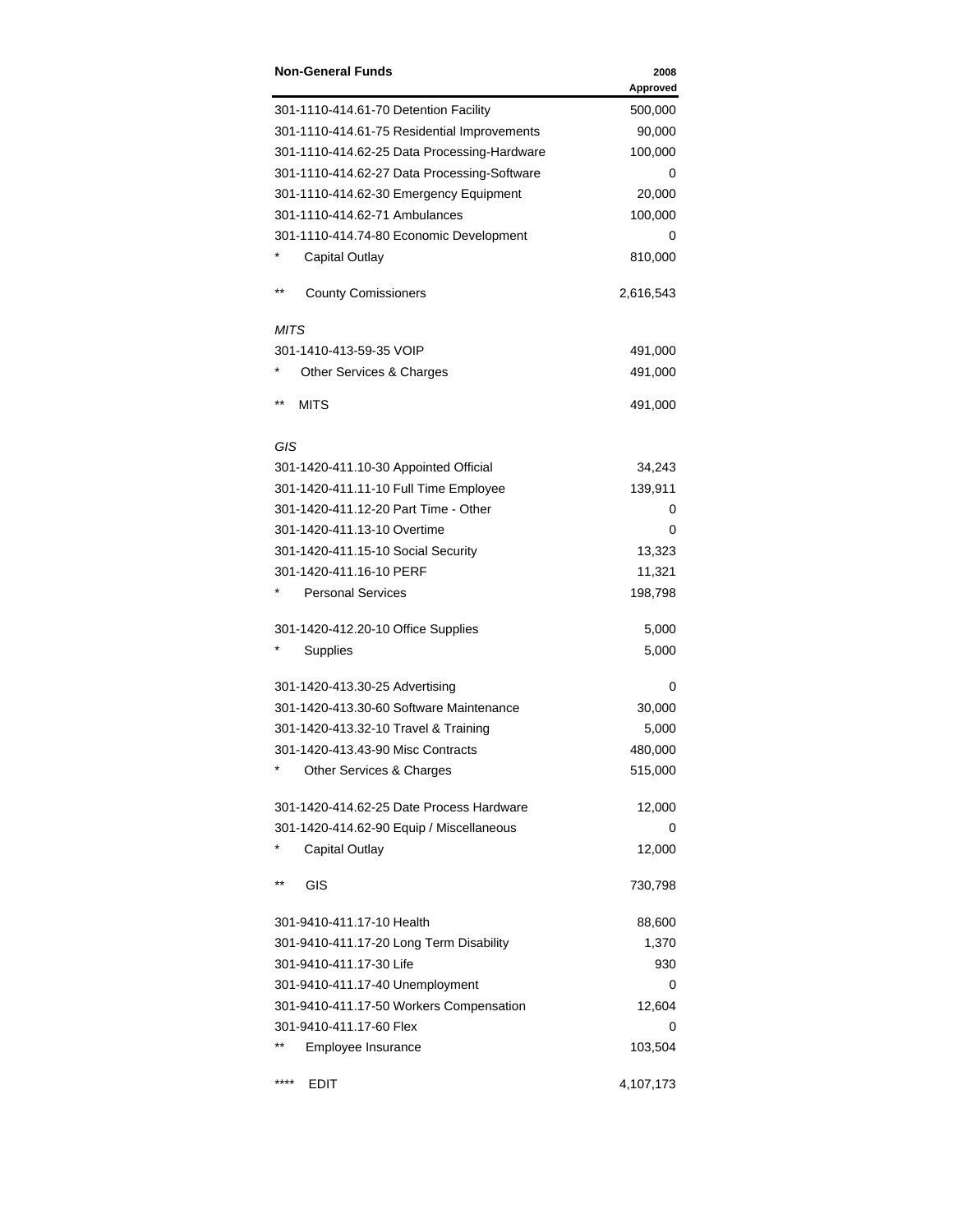| <b>Non-General Funds</b>                  | 2008     |
|-------------------------------------------|----------|
|                                           | Approved |
| <b>Transfer &amp; Recycling</b>           |          |
| 306-1110-413.30-35 Environmental          | 0        |
| 306-1110-413.42-10 Other Professional     | 8,500    |
| 306-1110-413.30-90 General Operating-Misc | 41,500   |
| **** Transfer & Recycling                 | 50,000   |
| <b>Parking Garage Maintenance</b>         |          |
| 322-1110-411.12-20 Part Time - Other      | 7,000    |
| 322-1110-411.13-10 Overtime               | 3,000    |
| 322-1110-411.15-10 Social Security        | 765      |
| 322-1110-413.30-90 Misc Operating         | 2,000    |
| 322-1110-413.36-10 Maintenance & Repair   | 15,000   |
| 322-1110-413.37-90 Misc Utilities         | 20,500   |
| 322-1110-413.38-20 Liability Insurance    | 1,050    |
| 322-1110-413.38-30 Property Insurance     | 6,300    |
| 322-1110-413.43-70 Management Contracts   | 75,000   |
| 322-1110-414.61-40 Depreciation           | 30,000   |
| 322-1110-414.62-25 Hardware               | $\Omega$ |
| 322-1110-414.62-27 Software               | 0        |
| ****<br>Parking Garage Maintenance        | 160,615  |

### **Voting Equipment**

| 329-1110-413.53-85 Voting Equipment          |        |
|----------------------------------------------|--------|
| 329-2010-412-20-20 Printed Forms             | 16,000 |
| 329-2010-412.25-40 Signage                   | O      |
| 329-2010-413-30-25 Advertising               | 5,895  |
| 329-2010-413-32-10 Travel & Training         | 13,500 |
| 329-2010-413-53-15 Pollworker Training       | 0      |
| 329-2010-414-62-25 Equipment/Data Processing | 9,000  |
| 329-2010-414.62-45 Equipment/Office          | 0      |
| ****<br>Voting Equip Reimburse               | 44.395 |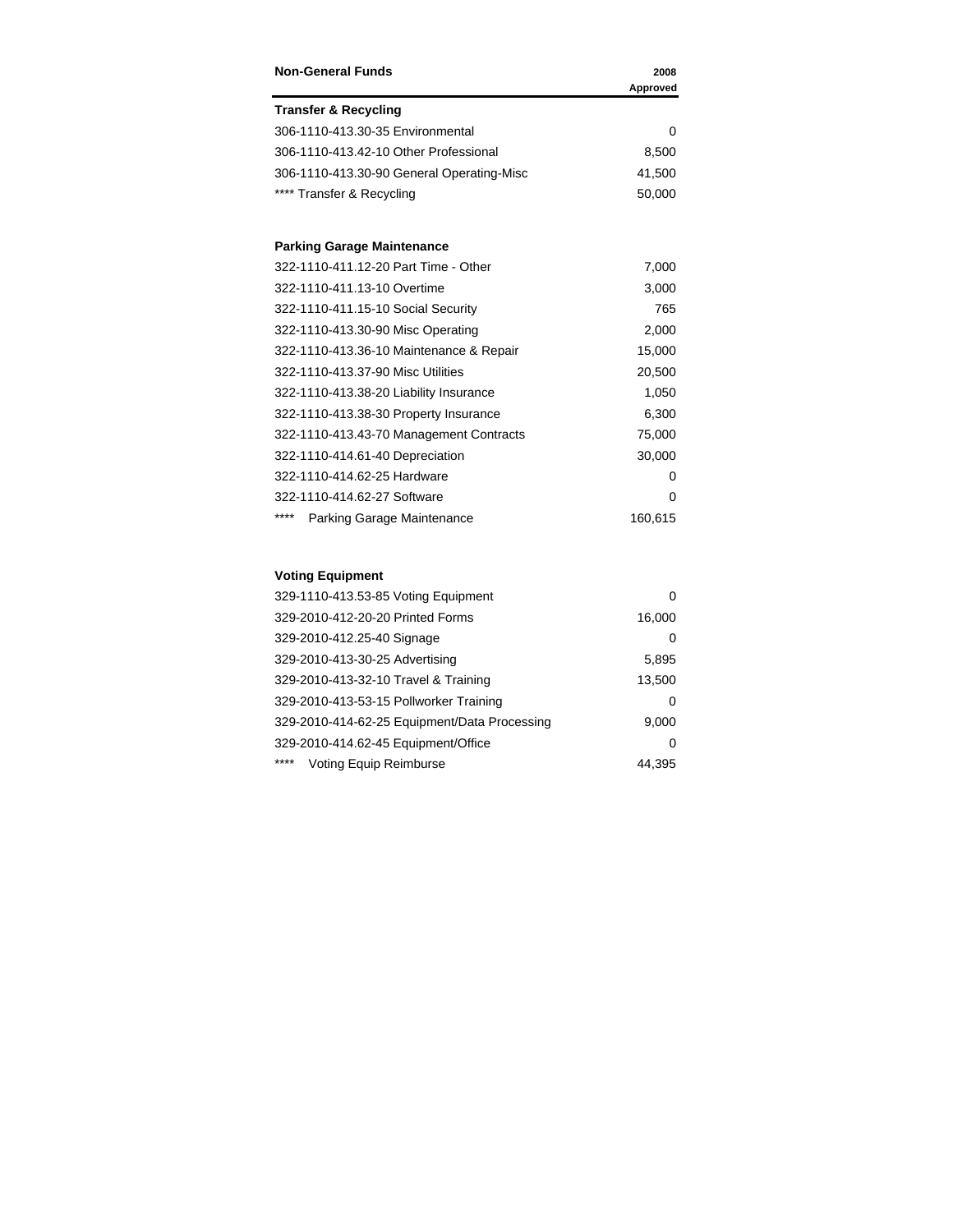| <b>Non-General Funds</b>                         | 2008<br>Approved |
|--------------------------------------------------|------------------|
| <b>MITS - Access Fees</b>                        |                  |
| 455-1410-413.37-35 Internet Access               | 10,000           |
| <b>Local Health Maintenance</b>                  |                  |
| 460-6110-451.11-10 Full Time Employee            | 0                |
| 460-9010-451.12-10 Part Time - Regular           | 55,700           |
| 460-9010-451.12-20 Part Time - Other             | 15,000           |
| 460-9010-451.15-10 Social Security               | 5,409            |
| 460-9010-451.16-10 Retirement                    | 0                |
| 460-9410-411.17-10 Health                        | 17,720           |
| 460-9410-411.17-20 Long Term Disability          | 274              |
| 460-9410-411.17-30 Life                          | 186              |
| 460-9410-411.17-50 Workers Compensation          | 3,500            |
| 460-9410-411.17-60 Flex                          | 240              |
| 460-9010-452.25-25 Medical Supplies              | 3,000            |
| 460-9010-453.30-90 Miscellaneous                 | 10,000           |
| 460-9010-454.62-90 Equipment Misc                | 10,000           |
| ****<br>Local Health Maintenance                 | 121,029          |
| Emergency Preparedness "C" (Alternates with 476) |                  |
| 477-9010-451.11-10 Full Time Employee            | 0                |
| 477-9010-451-12-20 Part Time - Other             | 0                |

| <b>HIT-3010-HUILI-101 GILILIIIG LIIIDIOVGG</b> |          |
|------------------------------------------------|----------|
| 477-9010-451-12-20 Part Time - Other           | 0        |
| 477-9010-451.15-10 Social Security             | 0        |
| 477-9010-451.16-10 PERF                        | $\Omega$ |
| 477-9010-452.20-10 Office Supplies             | 1,000    |
| 477-9010-453.32-10 Travel & Training           | 2,500    |
| 477-9010-453.37-30 Cellular Telephone          | 1,000    |
| 477-9010-453.42-10 Professional Services       | 41,532   |
| 477-9010-454.62-45 Office Equipment            | 0        |
| 477-9010-453.43-90 Contracts / Misc            | 0        |
| 477-9410-411.17-10 Health                      | 0        |
| 477-9410-411.17-20 Long Term Disability        | 0        |
| 477-9410-411.17-30 Life                        | 0        |
| 477-9410-411.17-60 Flex                        | $\Omega$ |
| ****<br><b>Emergency Preparedness B</b>        | 46,032   |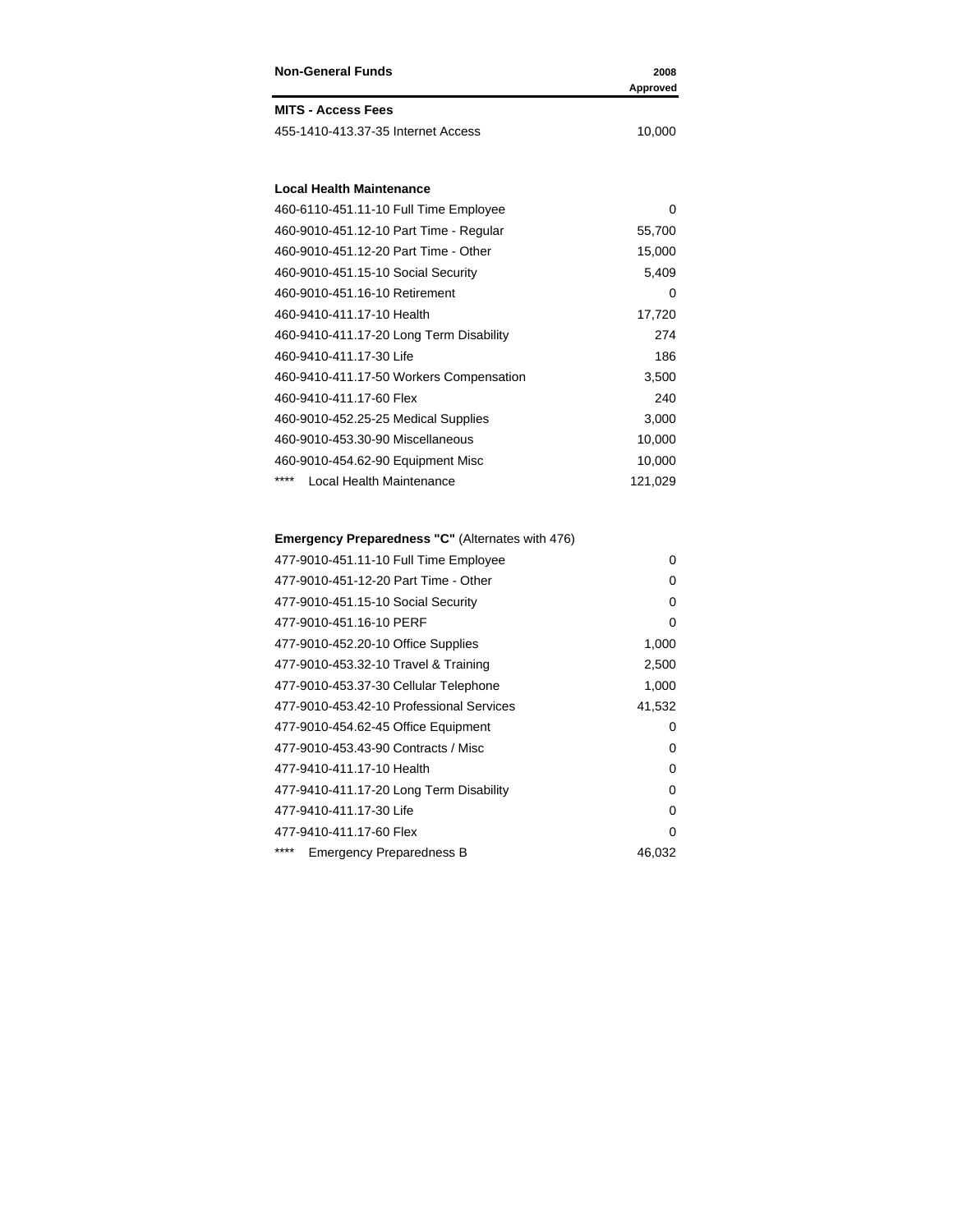| <b>Non-General Funds</b>                    | 2008<br>Approved |
|---------------------------------------------|------------------|
| <b>CASA</b>                                 |                  |
| 501-7310-412-20-40 Printing Supplies        | 300              |
| 501-7310-413-30-05 Dues Subscriptions       | 300              |
| 501-7310-413-30-20 Postage                  | 50               |
| 501-7310-413-30-30 Photocopying             | 100              |
| 501-7310-413-32-10 Travel/Training          | 5,500            |
| 501-7310-421.12-10 Part Time - Regular      | 0                |
| 501-7310-421.12-20 Part Time - Other        | 0                |
| 501-7310-421.15-10 Social Security          | 0                |
| 501-7310-422.20-10 Office Supplies          | 2,000            |
| 501-7310-422.25-17 Departmental/Educational | 540              |
| 501-7310-422.25-90 Departmental/Misc        | 3,000            |
| 501-7310-423.30-60 Software Services        | 0                |
| 501-7310-413-30-10 Mileage Reimbursement    | 2,000            |
| 501-7310-413-62-45 Equipment/Office         | 1,500            |
| **** CASA                                   | 15,290           |
| <b>CASA VOCA Grant</b>                      |                  |
| 503-7313-421.12-20 Part Time - Other        | 9,780            |
| 503-7313-421.15-10 Social Security          | 749              |
| 503-7313-423.30-90 Software / Miscellaneous | 0                |
| **** CASA VOCA Grant                        | 10,529           |
| <b>CASA VOCA Grant</b>                      |                  |
| 506-7313-421.12-20 Part Time - Other        | 26,707           |
| 506-7313-421.15-10 Social Security          | 2,044            |
| 506-7310-423.32-10 Travel & Training        | 1,250            |
| **** CASA VOCA Grant                        | 30,001           |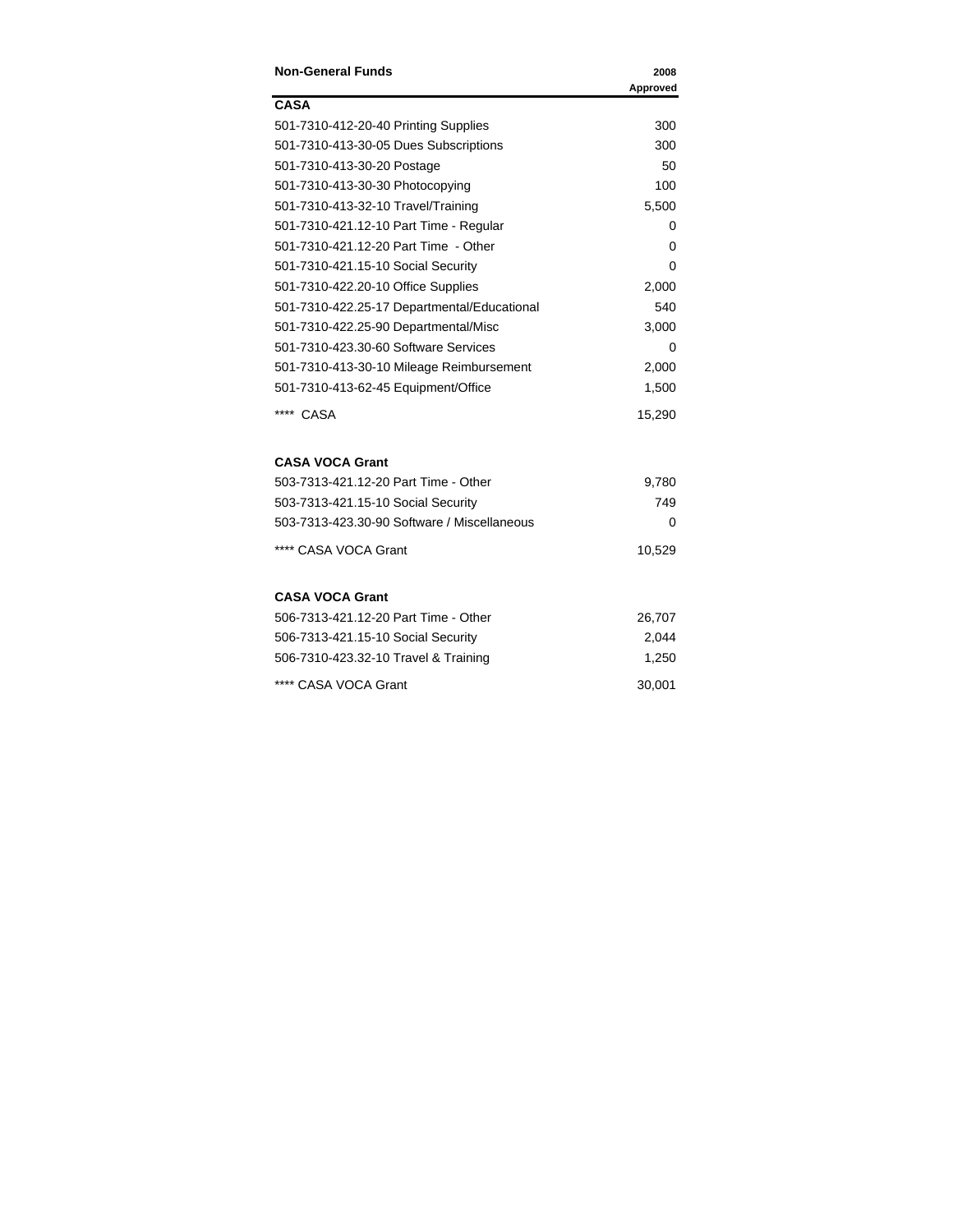| <b>Non-General Funds</b>                  | 2008<br>Approved |
|-------------------------------------------|------------------|
| <b>Adult Probation User Fees</b>          |                  |
| 510-6110-421.10-20 Chief Deputy Official  | 23,736           |
| 510-6110-421.11-10 Full Time Employee     | 108,222          |
| 510-6110-421.12-20 Part Time - Other      | 50,000           |
| 510-6110-421.15-10 Social Security        | 13,920           |
| 510-6110-421.16-10 PERF                   | 8,578            |
| 510-9410-411.17-10 Health                 | 35,440           |
| 510-9410-411.17-20 Long Term Disability   | 548              |
| 510-9410-411.17-30 Life                   | 372              |
| 510-9410-411.17-50 Workers Compensation   | 7,363            |
| 510-9410-411.17-60 Flex                   | 480              |
| <b>Personal Services</b>                  | 248,659          |
| 510-6110-422.20-10 Office Supplies        | 45,000           |
| 510-6110-423.30-05 Dues & Subscriptions   | 1,000            |
| 510-6110-423.30-90 Miscellaneous          | 3,000            |
| 510-6110-423.32-10 Travel & Training      | 8,000            |
| <b>Other Services &amp; Charges</b>       | 12,000           |
| ****<br>Probation User Fees - Adult       | 305,659          |
| Juvenile Probation User Fees              |                  |
| 511-6110-413.30-90 General Operating-Misc | 86,500           |
| **** Juvenile Probation User Fees         | 86,500           |
| <b>Family Counseling</b>                  |                  |
| 526-7102-413.43-60 Education              | 0                |
| 526-7102-413.43-61 Family Relations       | 35,000           |
| **** Family Counseling                    | 35,000           |
| <b>Jury Pay Fund</b>                      |                  |
| 550-7010-423.46-05 Circuit Court          | 5,000            |
| 550-7101-423.46-05 Superior Court 1       | 10,000           |
| 550-7102-423.46-05 Superior Court 2       | 10,000           |
| 550-7104-423.46-05 Superior Court 4       | 1,000            |
| 550-7105-423.46-05 Superior Court 5       | 10,000           |
| 550-7106-423.46-05 Superior Court 6       | 4,000            |
| ****<br>Jury Pay Fund                     | 40,000           |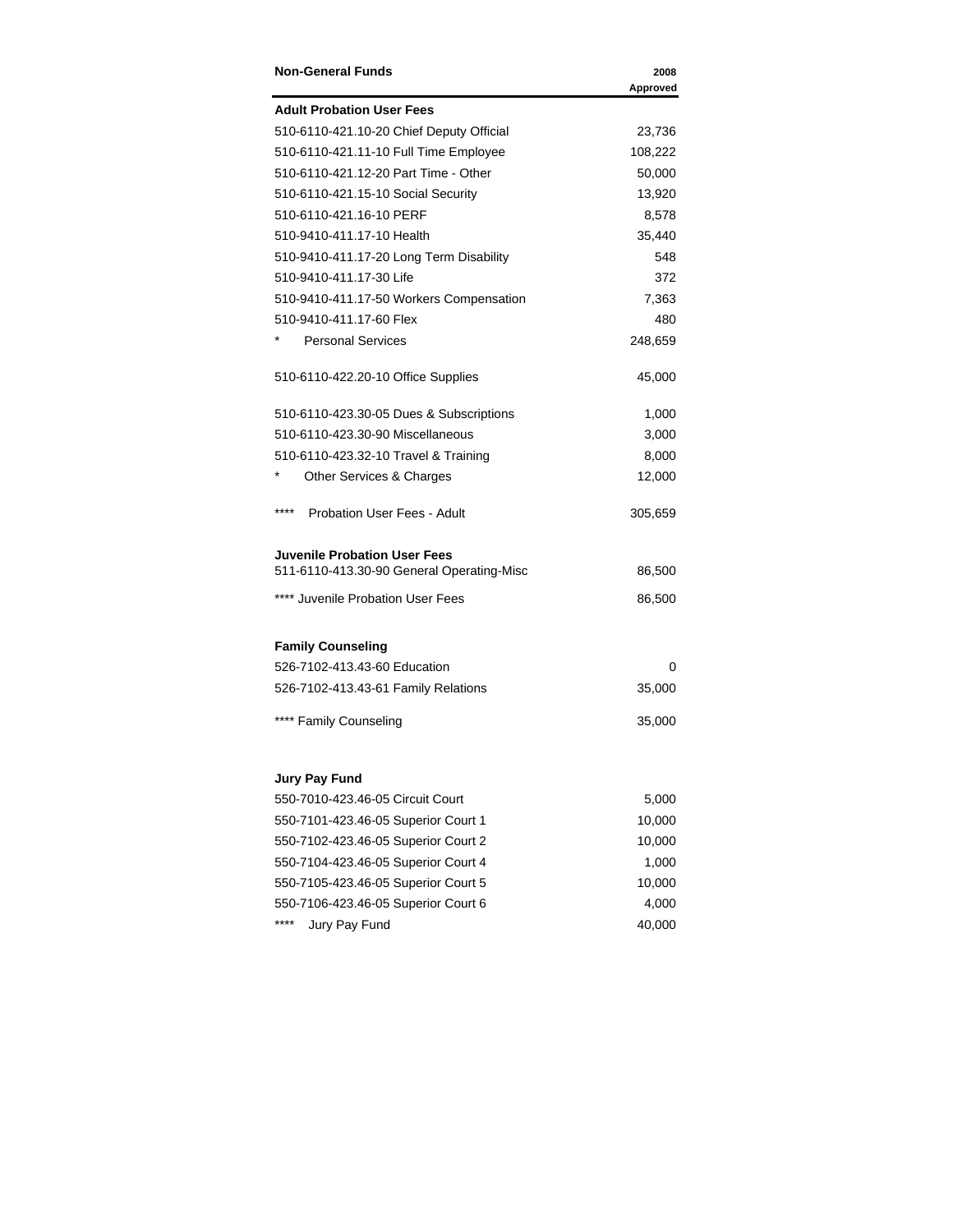| <b>Non-General Funds</b>                       | 2008<br>Approved |
|------------------------------------------------|------------------|
| <b>Public Defender User Fees</b>               |                  |
| 555-6010-453.32-20 Training/Certifications     | 0                |
| 555-6010-453.42-10 Professional Services       | 10,000           |
| 555-6310-413.42-10 Other Professional Services | 469              |
| ****<br>Public Defender User Fee               | 10,469           |
| <b>Substance Abuse/Mental Health</b>           |                  |
| 575-5710-411.10-30 Appointed Official          | 49,581           |
| 575-5710-411.11-10 Full Time Employee          | 231,790          |
| 575-5710-411.12-20 Part Time - Other           | 10,000           |
| 575-5710-411.15-10 Social Security             | 22,290           |
| 575-5710-411.16-10 PERF                        | 18,290           |
| 575-9410-411.17-10 Health                      | 62,020           |
| 575-9410-411.17-20 Long Term Disability        | 959              |
| 575-9410-411.17-30 Life                        | 651              |
| 575-9410-411.17-40 Unemployment                | 0                |
| 575-9410-411.17-50 Workers Compensation        | 10,513           |
| 575-9410-411.17-60 Flex                        | 840              |
| <b>Personal Services</b>                       | 406,934          |
| 575-5710-412.20-10 Office Supplies             | 15,000           |
| Supplies                                       | 15,000           |
| 575-5710-413.30-90 Miscellaneous               | 0                |
| 575-5710-413.32-10 Travel & Training           | 0                |
| 575-5710-413.32-26 National Conference         | 5,000            |
| 575-5710-413.35-10 Building Lease              | 59,000           |
| 575-5710-413.37-90 Misc Utilities/Taxes        | 23,000           |
| 575-5710-413.42-10 Other Professional Servic   | 20,000           |
| 575-5710-413.43-20 Legal Services              | 50,000           |
| Other Services & Charges                       | 157,000          |
| 575-5710-414.62-90 Capital Outlay / Misc       | 5,000            |
| <b>Capital Outlay</b>                          | 5,000            |
| ****<br>Substance Abuse/MH                     | 583,934          |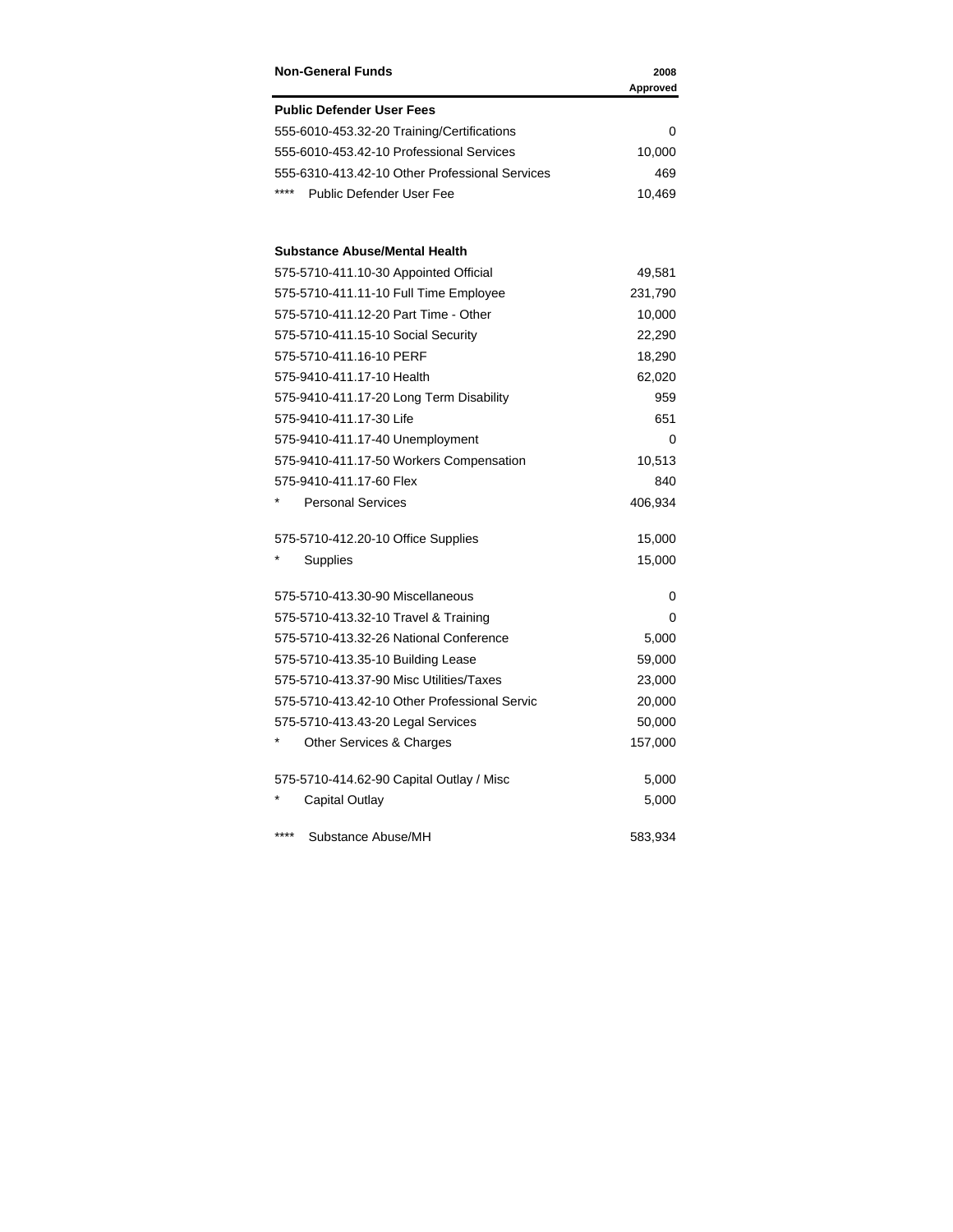| <b>Non-General Funds</b>                  | 2008     |
|-------------------------------------------|----------|
|                                           | Approved |
| <b>Violence in Community</b>              |          |
| 576-5710-411.11-10 Full Time Employee     | 141,539  |
| 576-5710-411.15-10 Social Security        | 10,828   |
| 576-5710-411.16-10 PERF                   | 9,201    |
| 576-9410-411.17-10 Health                 | 35,440   |
| 576-9410-411.17-20 Long Term Disability   | 548      |
| 576-9410-411.17-30 Life                   | 372      |
| 576-9410-411.17-50 Workers Compensation   | 4,954    |
| 576-9410-411.17-60 Flex                   | 480      |
| <b>Personal Services</b>                  | 203,362  |
| 576-5710-413.30-45 Drug & Alcohol Screens | 25,000   |
| 576-5710-413.30-90 Misc - Marketing       | 2,000    |
| 576-5710-423.30-90 Misc - Marketing       | 0        |
| Other Services & Charges                  | 27,000   |
| ****<br>Violence in Community             | 230,362  |

## **FACT Grant**

| 604-5910-421.11-10 Full Time Employee | 53.872 |
|---------------------------------------|--------|
| 604-5910-421.15-10 Social Security    | 0      |
| 604-5910-421.16-10 Retirement         | O      |
| **** FACT Grant                       | 53,872 |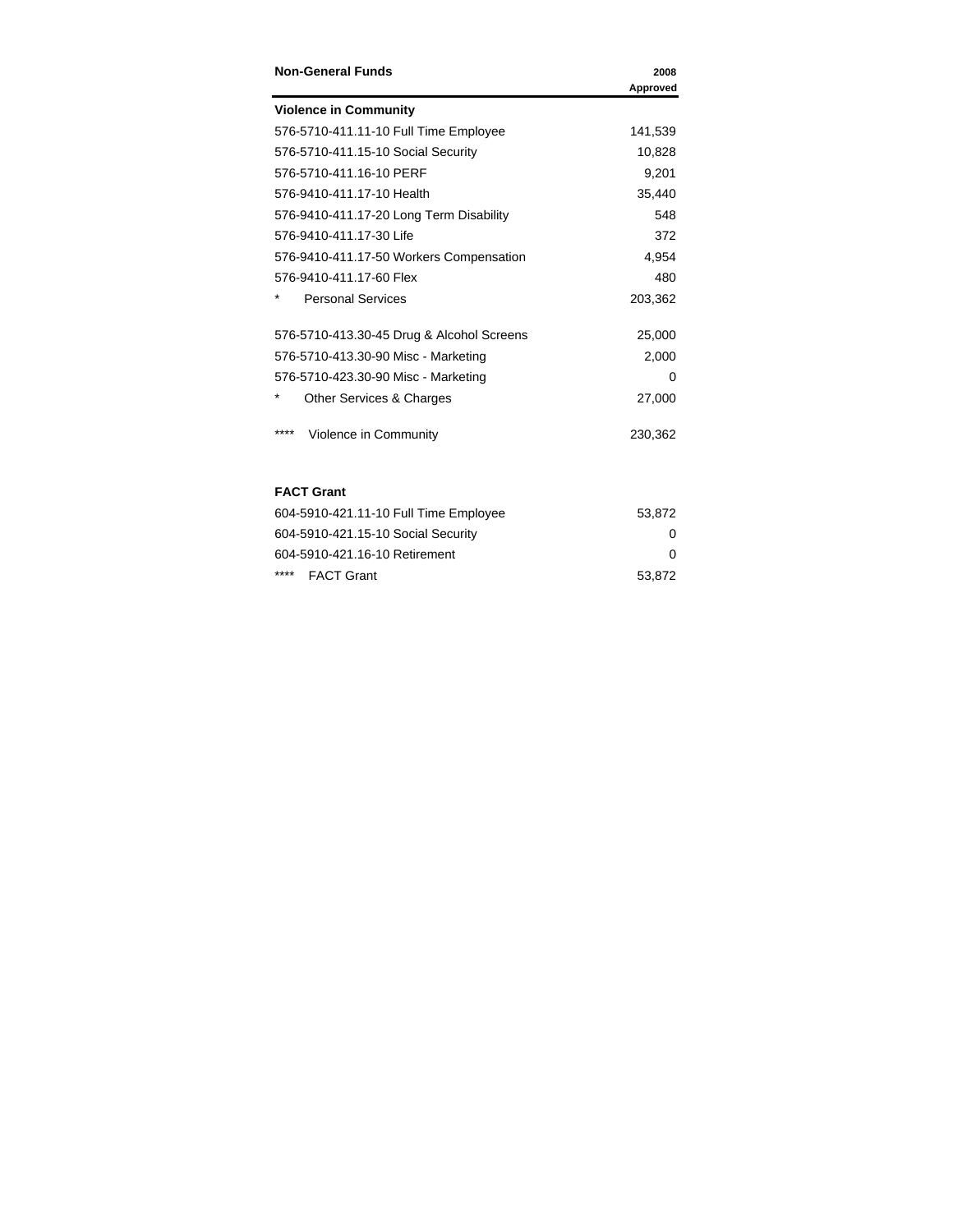| <b>Non-General Funds</b>                | 2008     |
|-----------------------------------------|----------|
|                                         | Approved |
| <b>TB Grant</b>                         |          |
| 760-9010-451.11-10 Full Time Employee   | 0        |
| 760-9010-451.12-10 Part Time - Regular  | O        |
| 760-9010-451.12-20 Part Time - Other    | O        |
| 760-9010-451.15-10 Social Security      | 0        |
| 760-9410-451.17-10 Health               | 0        |
| 760-9410-451.17-20 Long Term Disability | 0        |
| 760-9410-451.17-30 Life Insurance       | O        |
| 760-9410-451.17-60 Flex                 | O        |
| 760-9010-452.20-10 Office Supplies      | 0        |
| 760-9010-452.20-25 Medical Supplies     | 3,500    |
| ****<br>TB Grant                        | 3,500    |

#### **Tobacco Settlement**

| 762-9010-451.11-10 Full Time Employee       | $\Omega$ |
|---------------------------------------------|----------|
| 762-9010-451-12-10 Part Time - Regular      | 5,000    |
| 762-9010-451-12-20 Part Time - Other        | 30,000   |
| 762-9010-451.15-10 Social Security          | 2,678    |
| 762-9010-451.16-10 PERF                     | 0        |
| 762-9410-451.17-10 Health                   | 0        |
| 762-9410-451.17-20 Long Term Disability     | 0        |
| 762-9410-451.17-30 Life                     | 0        |
| 762-9410-411.17-40 Unemployment             | 0        |
| 762-9410-451.17-60 Flex                     | 0        |
| 762-9410-452.20-10 Office Supplies          | 1,000    |
| 762-9410-452.25-17 Educational Materials    | 5,000    |
| 762-9410-452.25-25 Medical Supplies         | 10,000   |
| 762-9410-452.25-31 Environmental Supplies   | 1,500    |
| 762-9010-453.30-90 General Operating / Misc | 0        |
| 762-9010-454.62-90 Equipment / Misc         | $\Omega$ |
| ****<br><b>Tobacco Settlement</b>           | 55,178   |

# **Revolving Fund**

| 780-8010-433.30-90 Miscellaneous              | 3.000.000 |
|-----------------------------------------------|-----------|
| 780-8062-434.67-90 Infrastructure/Paving/Misc | 0         |
| ****<br><b>Revolving Fund</b>                 | 3.000.000 |